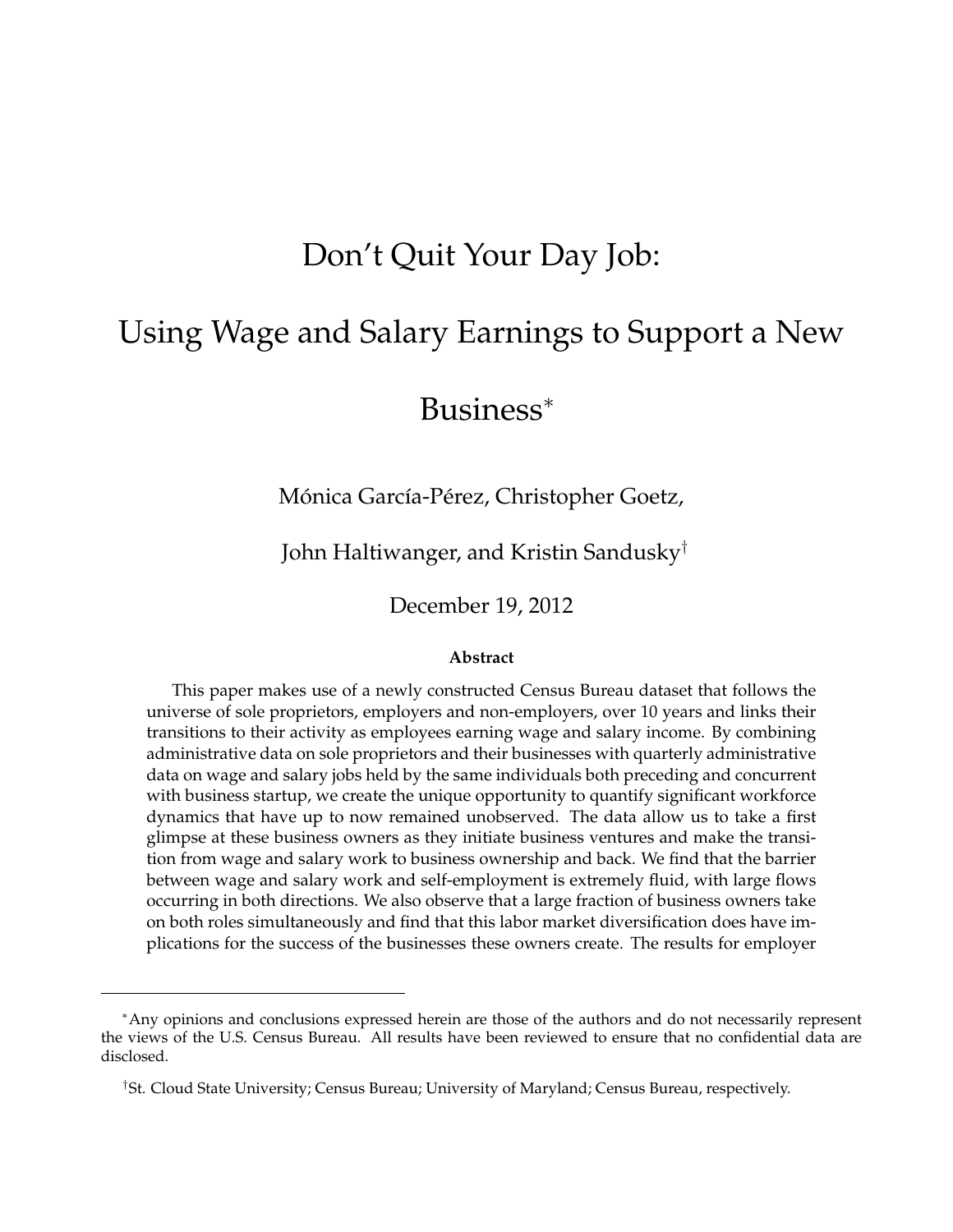transitions to exit and non-employer suggest that there is a "don't quit your day job" effect that is present for new businesses. Employers are more likely to stay employers if they have a wage and salary job in the year just prior to the transitions that we are tracking. It is especially important to have a stable wage and salary job but there is also evidence that higher earnings from the wage and salary job makes transition less likely. For nonemployers we find roughly similar patterns but there are some key differences. We find that having recent wage and salary income (and having higher earnings from such wage and salary activity) increases the likelihood of survival. Having recent stable wage and salary income decreases the likelihood of a complete exit but increases the likelihood of transiting to be an employer. Having recent wage and salary income in the same industry as the non-employer business has a large and positive impact on the likelihood of transiting to being a non-employer business.

KEYWORDS: firm survival, self-employment, startups, firm dynamics.

## **1 Introduction**

The growing academic literature and national discussion about entrepreneurship in the United States has focused primarily on new and small businesses who seek to expand, serving as an engine for growth and employment. As such, much attention has been paid to what kind of financing and incentives are required to get these businesses off the ground. But entrepreneurship and self-employment take many forms, and less attention has been paid to the millions of small business owners whose goal may not be to become the next Google or Facebook. While it is tempting to see the pool of nearly 20 million sole-proprietorships, employers and non-employers, as a vast breeding ground for the big corporations of tomorrow, in fact a large fraction of them are serving as a side business or form of supplemental income for an owner's regular wage and salary job. Perhaps surprisingly, over half of sole-proprietors retain a wage job at during the initial years of a business's creation.

In this paper we use a novel dataset, created from Census Bureau data on the universe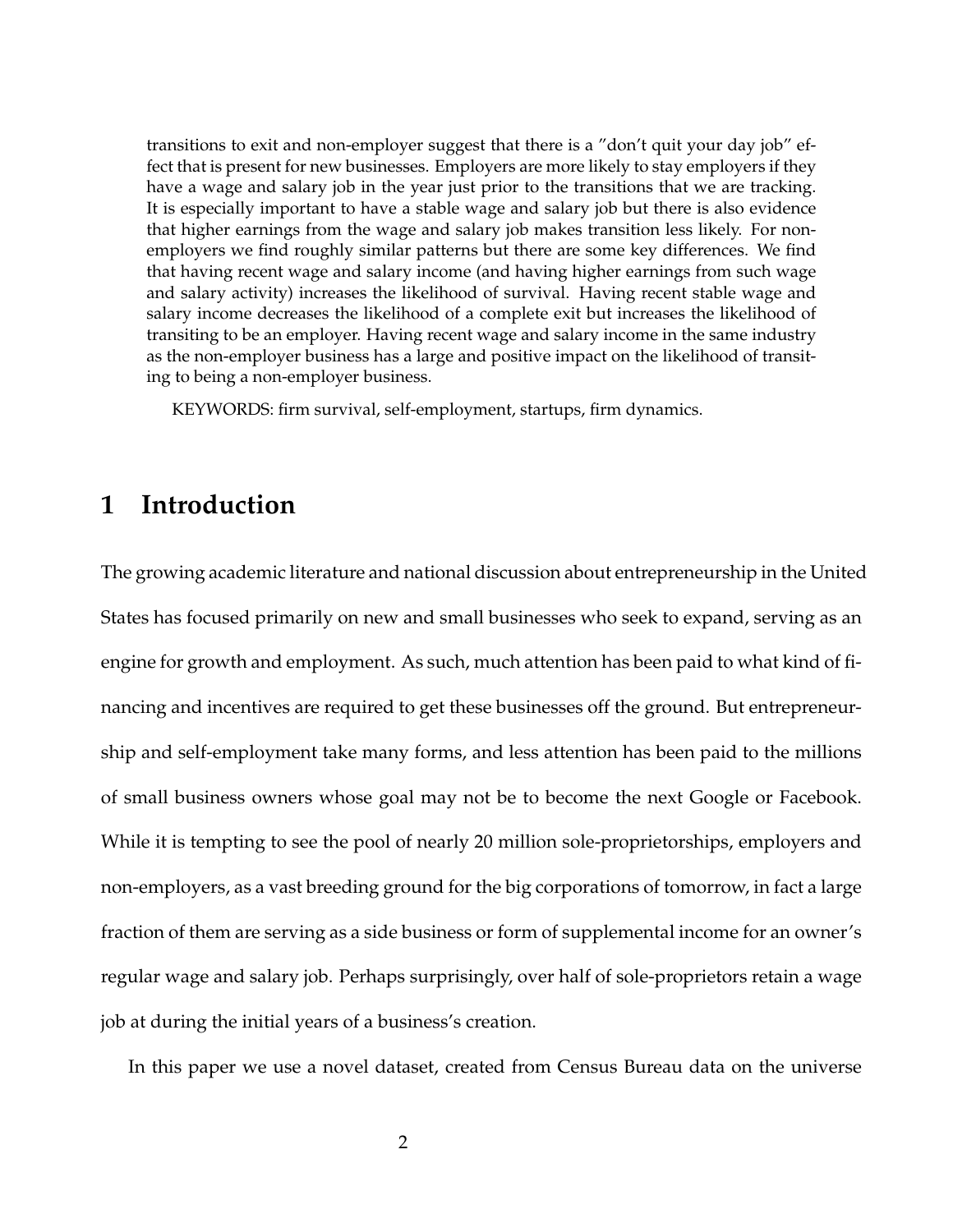of employer and non-employer sole-proprietorships, which allows us to observe individuals participating in both the wage and salary sector and the self-employment realm. Our goals here are to begin exploring the dynamics along this dimension, and test whether maintaining one's "day job" helps individuals succeed in the world of self-employment. We follow the universe of sole proprietors, employers and non-employers, over 10 years as they make these transitions. By combining administrative data on sole proprietors and their businesses with quarterly administrative data on wage and salary jobs held by the same individuals both preceding and concurrent with business startup, we create the unique opportunity to quantify significant workforce dynamics that have up to now remained unobserved. The data allow us to take a first glimpse at these business owners as they initiate business ventures and make the transition from wage and salary work to business ownership and back.

Many individuals in the universe of sole-proprietors have backgrounds as wage and salary employees. Our data confirms that these two universes are tightly linked. While it is often convenient theoretically and empirically to think of an individual worker as either an employee or a self-employed entrepreneur, the fact is that many individuals take on both roles simultaneously. Moreover, the barrier between the two universes is extremely fluid, with large flows occurring in both directions. As a consequence, when studying the life-cycle of a self-employment business, the wage and salary activity of the owner is certainly a relevant factor to consider. For instance, the decision to retain one's wage and salary job while starting a business may indicate that the owner is in some way different than the "classic" entrepreneur.

The population of sole-proprietorships that we study is indeed a heterogeneous group.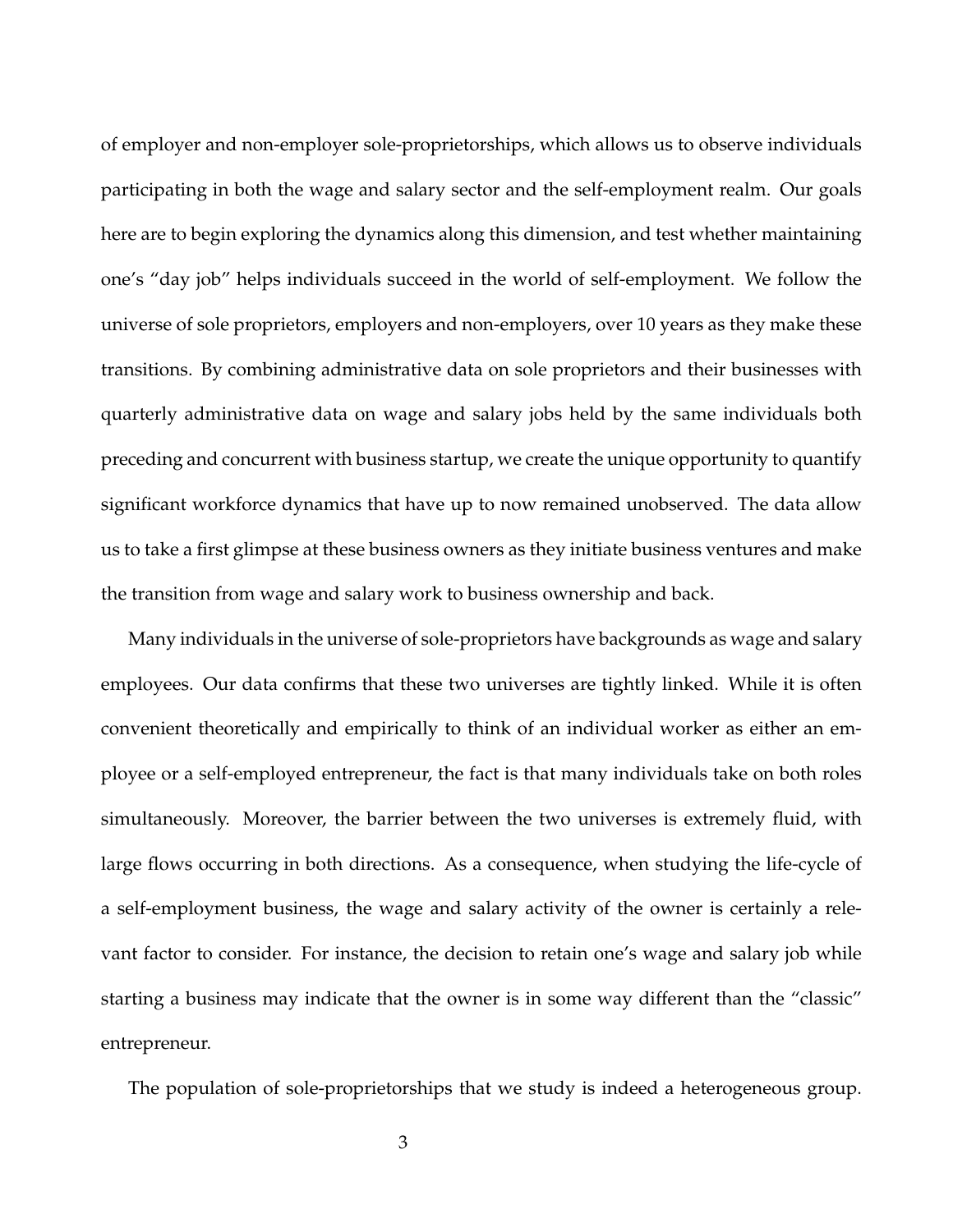Some are hobby businesses making a few thousand dollars, while others are large enterprises employing several workers. Some choose to maintain another job while others do not. Yet even non-employers who have no intention of quitting their day job have nevertheless created a meaningful business activity for themselves, and they clearly seek to achieve some level of financial success. Thus, survival may be viewed as the primary goal that is common to all businesses, and to this end it could be that wage and salary income is a form of self-financing that is used to support sole-proprietorships during its early years.

There are several channels through which working at a wage and salary job could help start a business. First of all, to the extent that people who seek to start a new business are resource-constrained, earnings from a day job be the source of funds used to pay the startup costs and initial investments in the business. More simply, the income could act as a safety net or cushion that affords individuals the time to get the business up and running. Aside from providing direct financial support, work experience may indirectly help a selfemployment business as a proxy for human capital, which may be just as important as financial capital in terms of what is important in starting a business. Wage earnings could reflect a worker's talent or knowledge of the business world, and a stable work history may signal industriousness or attachment to the workforce. More narrowly, it could reflect some sort of industry-specific or specialized knowledge needed to succeed in their field of work. While we recognize that with our data it won't be possible to neatly separate the influences of direct financing from human capital, measuring the connection between wage and salary income and self-employment success will nevertheless have meaningful interpretations.

To empirically test whether having a day job is a predictor of self-employment business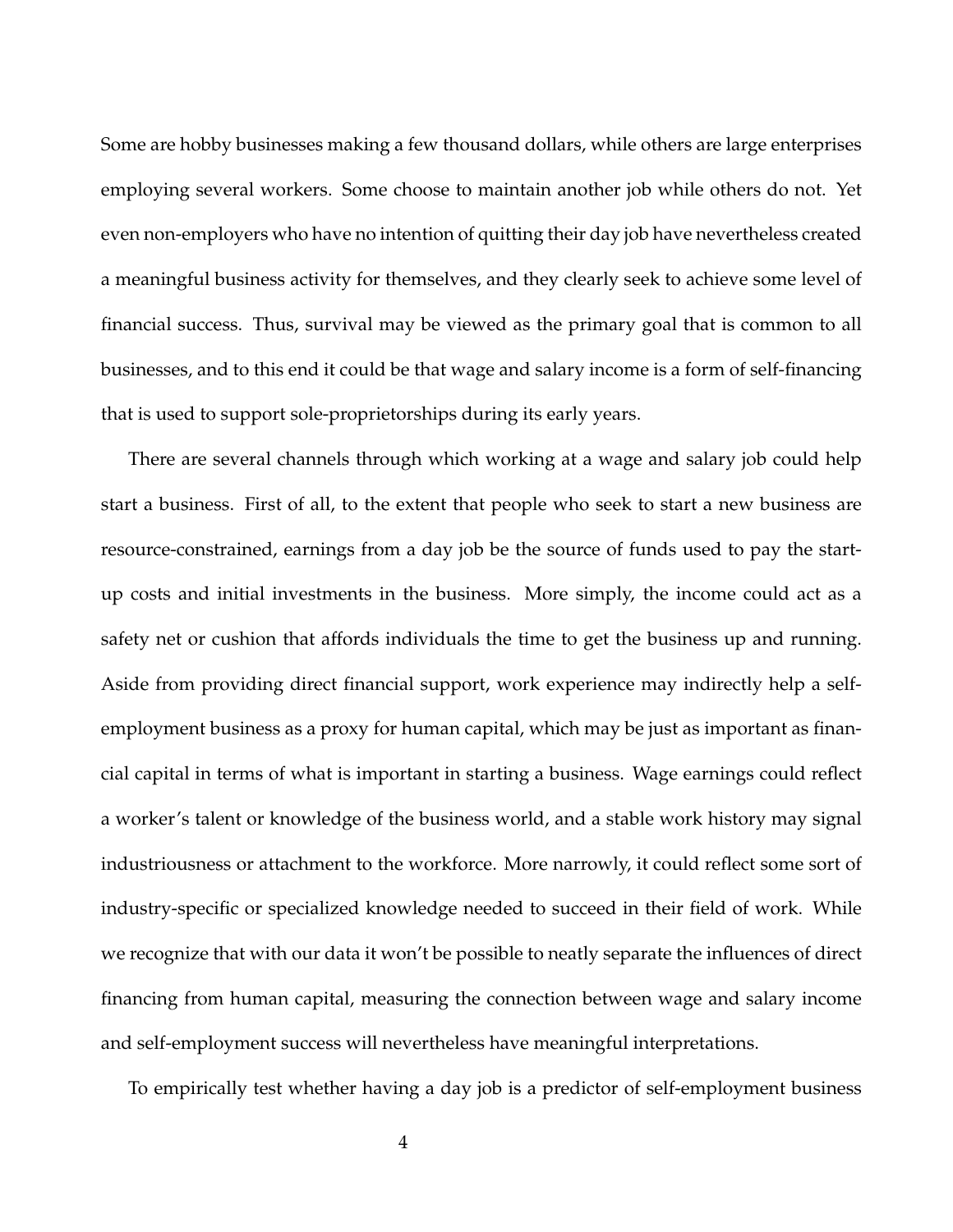survival, we estimate hazard model regressions on the business-level time series of our sample of sole-proprietors, and estimate how the survival of businesses is affected by measures of the owner's wage and salary work experience. While we focus on year-to-year survival as our metric of success, we will account for other possible transitions in a competing risks framework. Our results for employer transitions to exit and non-employer status suggest that there is a "don't quit your dayjob" effect that is present for new businesses. Employers are more likely to stay employers if they have a wage and salary job in the year just prior to the transitions that we are tracking. It is especially important to have a stable wage and salary job but there is also evidence that higher earnings from the wage and salary job makes transition less likely. For non-employers we find roughly similar patterns but with some key differences. We find that having recent wage and salary income (and having higher earnings from such wage and salary activity) increases the likelihood of survival. Having recent stable wage and salary income decreases the likelihood of a complete exit but increases the likelihood of transitioning to becoming an employer. Having recent wage and salary income in the same industry as the non-employer business has a large and positive impact on the likelihood of transiting to being a non-employer business.

The rest of the paper is organized as follows: In section 2 we discuss the literature on firm entry and the role of financing in the dynamics of young firms. In section 3 we describe the construction of our data, and document some of the interactions between the universes of sole-proprietor and wage workers. Section 4 describes the empirical framework for estimating hazard models on our data, and Section 5 describes the results. Section 6 concludes.

5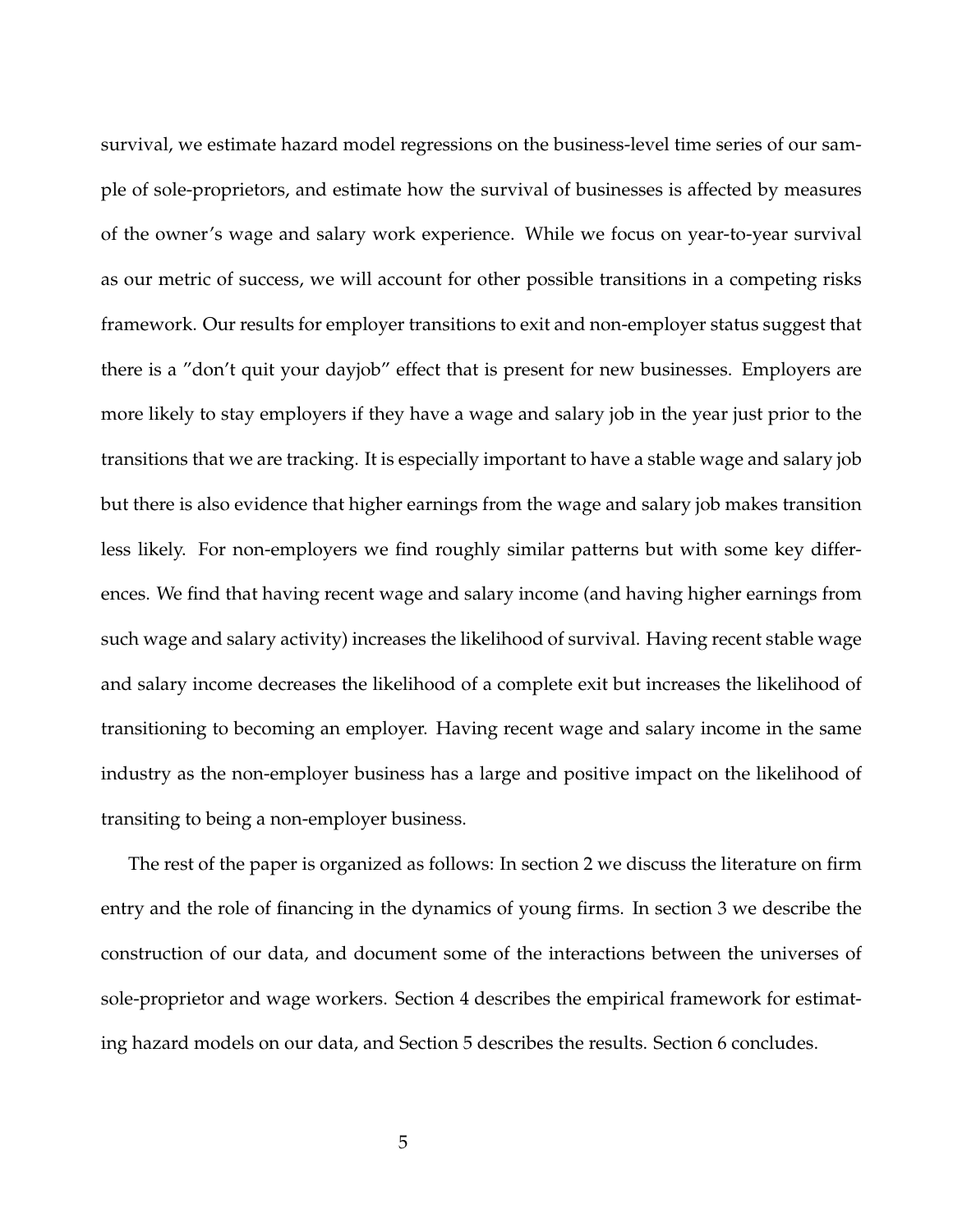## **2 Literature Review**

Much of the literature on the dynamics of young businesses and entrepreneurs focuses on employer businesses. We have learned that while employer business startups contribute substantially to job creation in the U.S, in fact, most new employer businesses fail. However, conditional on survival, young employer businesses grow more rapidly than their more mature counterparts. Nevertheless, we have also learned that exit is more likely for small businesses whether young or old. $<sup>1</sup>$ </sup>

While tracking employer businesses is clearly important for job creation, most U.S. businesses are non-employers, with nearly 20 million such businesses in existence versus only roughly 6 million employers. We know relatively little about either the dynamics of nonemployer businesses or the relationship between non-employer and employer businesses. Davis, Haltiwanger, Jarmin, Krizan, Miranda, Nucci, and Sandusky (2009), using a similar database to our study, analyze the dynamics of young and small businesses in forty industries and compare the revenue growth patterns of employers and non-employers. They look at the migration of businesses from non-employer to employer, and from employer to nonemployer, and find that migrant firms grow much faster than other non-employers. They also found that the vast majority of these non-employer businesses either remain as nonemployers, or exit the market completely. We build on that analysis in that paper by integrating data on the non-employer and employer sole-proprietors with data on the wage and

<sup>&</sup>lt;sup>1</sup>There is a large literature on such employer dynamics. See Davis and Haltiwanger (1999) for a survey and Haltiwanger, Jarmin, and Miranda (2010) for recent evidence on these dynamics tracking all U.S. private sector employer businesses.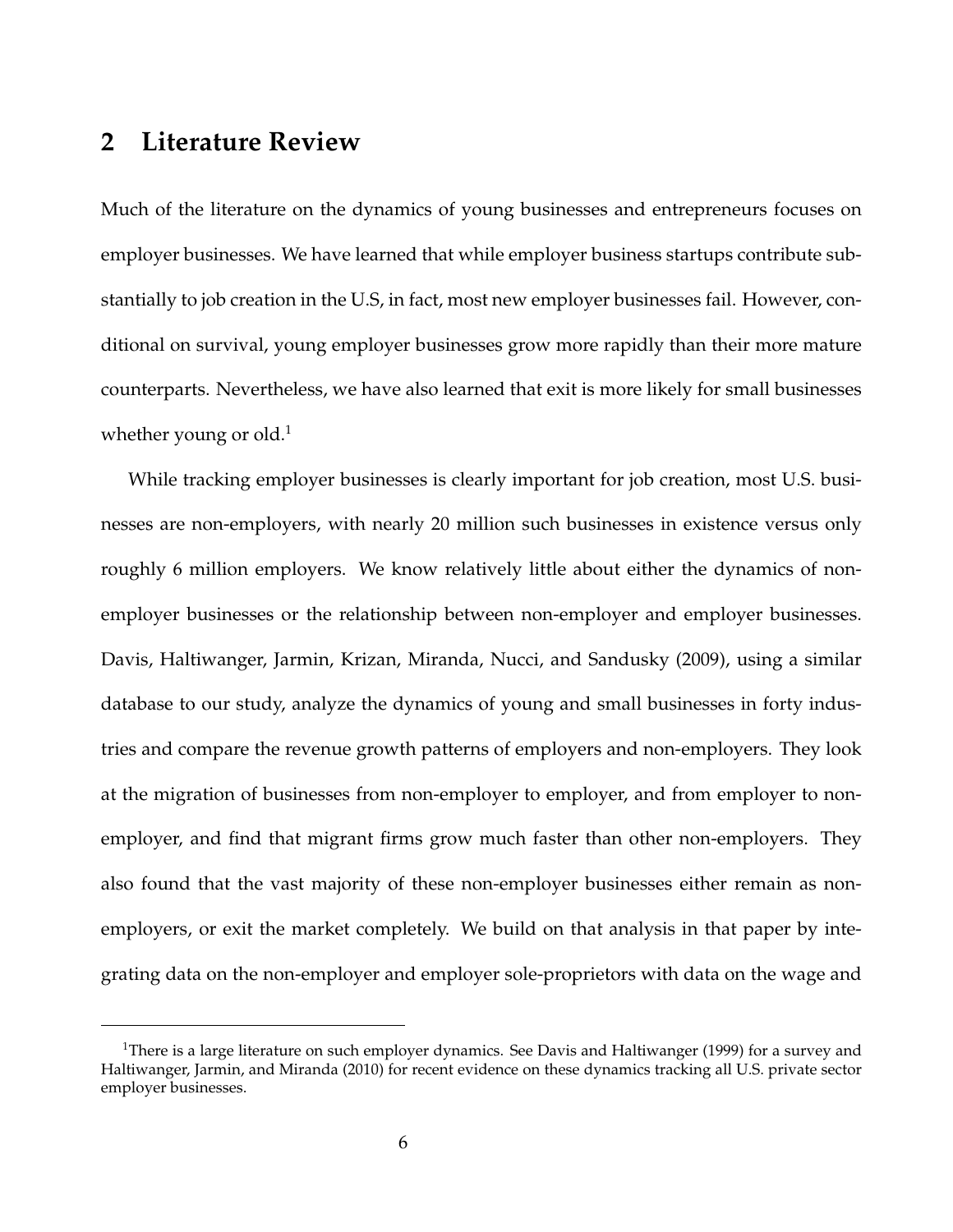salary history of such business owners. In particular, we are able to connect business owners' wage and salary earnings before, during, and after the business is created. This permits us to study whether the business owners' holding a wage and salary job affects the dynamics of the firm. Additionally we can account for the fact that firms can either exit the market or transition to another stage: i.e. if an employer, convert to non-employer status, and vice versa.

As noted, the empirical literature has found that dispersion in growth rates and exit is higher among young and small firms. The patterns for young firms are consistent with the implications of theoretical models such as Jovanovic (1982), stating that firms learn about their efficiency upon entrance in the market, and if discovered to be non-profitable then decide to exit. Firms are uncertain about their profitability and learn about it only upon entrance into the market. Therefore they prefer to enter small in order to incur a minimum of costs in case of exit. On the other hand, Bruderl and Schussler (1990); Fichman and Levinthal (1991) explained firms' learning behavior with the fact that new firms often have a stock of initial resources which help them survive for some time during which they can establish their new structures. It is the existence of those initial operations that might explain why firms take some years to learn that they are not efficient and, consequently, exit the market. An alternative perspective is given in the recent work of Hurst and Pugsley (2011). While their study focuses on employer businesses, their hypotheses are potentially relevant for non-employer businesses as well. They suggest that most small businesses do not grow or innovate but instead are present to serve a particular market niche (e.g., the local neighborhood restaurant), and hence such business owners are motivated as much by non-pecuniary as pecuniary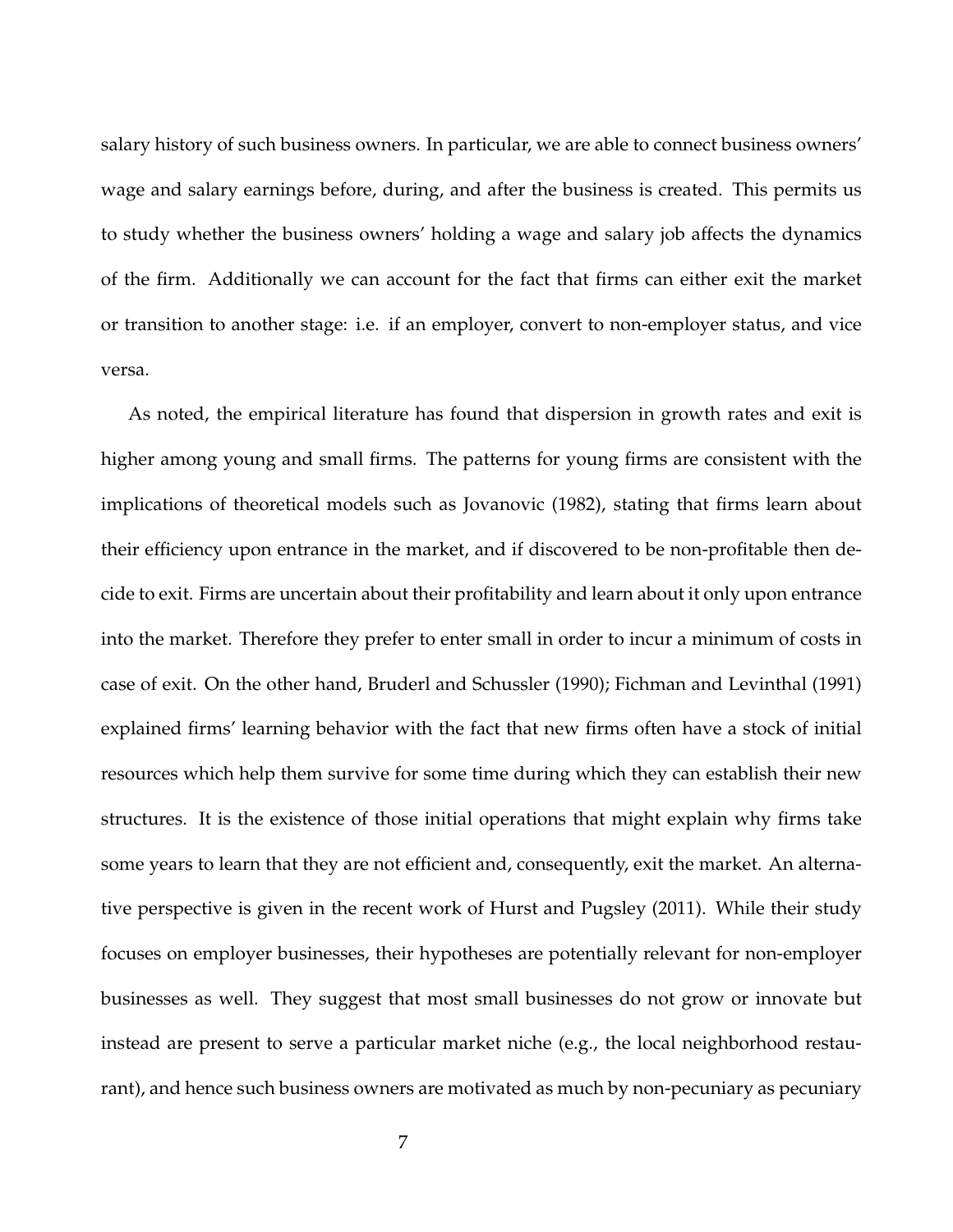benefits of owning a business.

Another set of related work discusses the pattern of business income relative to wage and salary income. Heaton and Lucas (1991); Hamilton (2000); De Backer, Heim, Panousi, Ramnath, and Vidangos (2012) show that business income is more volatile and not significantly higher than the expected returns from paid labor. Owners of private firms would be more likely than salary workers to hold the remaining of their portfolios in safer assets. Therefore, it is not only the probability of a business exit, but also the fact that business income fluctuates highly, that makes income from this source riskier than labor income. In this paper, we analyze the possible connections between these two sources of income. Given their different nature, some business owners may decide to keep their wage and salary jobs during the creation of their businesses or even use their labor income as a source of financing for their businesses.

Although since the late 1980s, a large number of empirical studies addressed the issue of businesses financial constraints, most were basically focused on studying the connection between business investment and funds internally available for the firm after it is already in the market. Given that financial markets are imperfect or incomplete, firms with access to better financing possibilities should have higher survival probabilities. Some studies have documented the critical role played by available financing in successful business startups. There are, however, many paths to business ownership and from administrative data, we have learned that a startlingly high fraction of sole-proprietors retain a wage and salary job during business creation. To our knowledge there are few papers considering the effect of initial finance on the survival of firms. For instance,Audretsch, Houwelling, and Thurik (1997)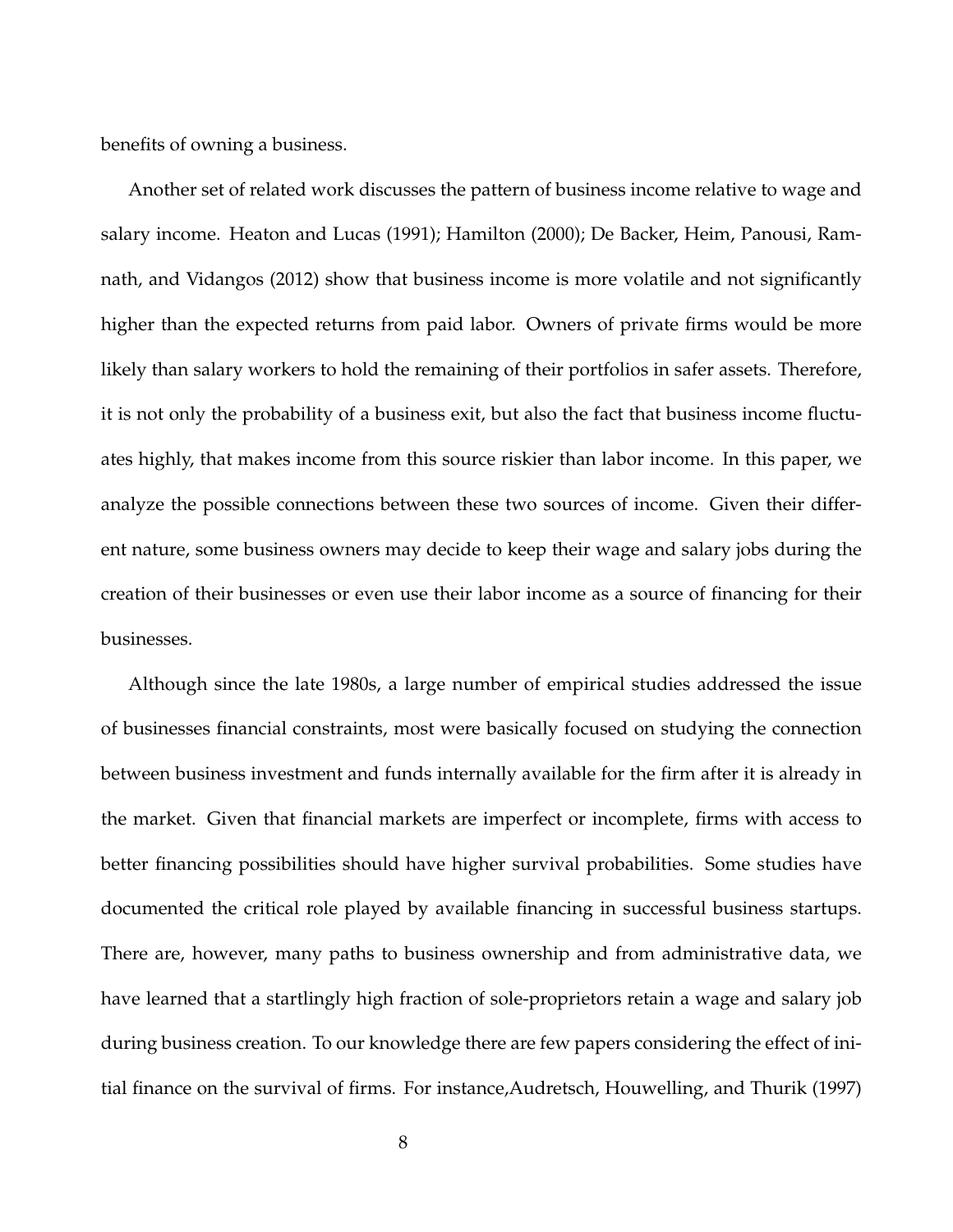consider the interest paid on debts divided by the number of employees as a proxy to the debt structure of the firm. They found its impact on the likelihood of survival statistically significant in the sixth year subsequent to entry and negative. Aghion, Fally, and Scarpetta (2007) examine the effect of financial development on firm birth, initial size, and post-entry performance. Although, we do not look at this kind of financial resource, this literature is very close to our analysis in terms of the financial initial conditions and firm's post-entry performance. However, in this paper we evaluate the existence of business owner's wage and salary job as it enters the market (around the birth year) to understand the exogenous relationship with firm's survival, and transition, and business owner's labor income.

### **3 Data**

The data we construct covers the near universe of active U.S. sole-proprietorships, both with and without employees, from 2003 through 2010.<sup>2</sup> By linking three major administrative data sources, we observe traits of the businesses themselves as well as the demographic characteristics and wage and salary employment history details of the business owner. Our universe of sole-proprietors is defined by the U.S. Census Bureau's Business Register. Census maintains the register as a mailing list and sampling frame for economic censuses and surveys The information we include on sole-proprietors (both with and without employees) and contained on the register originates primarily from federal individual income tax returns (form 1040

<sup>&</sup>lt;sup>2</sup>We do not include partnerships and incorporated businesses and their owners in our analysis because the owner PIK information currently retained on the Business Register is limited to sole-proprietorships.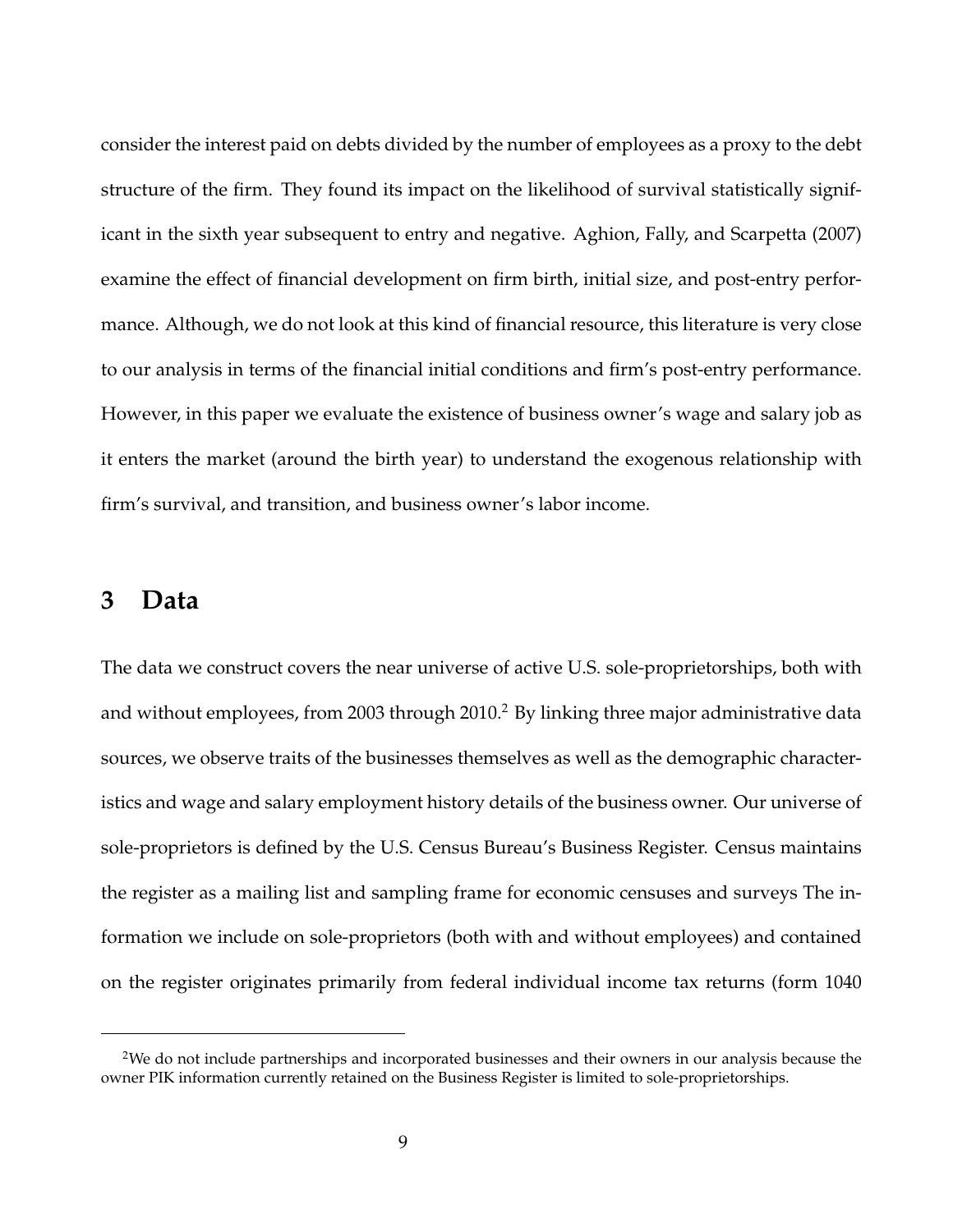Schedule C), payroll tax records for employers (form 941), and applications for an Employer Identification Number (EIN) for employers (form SS-4).

Specifically, from form 1040 Schedule C, we observe the PIK (a person identifier) of the business owner for non-employers, the net receipts (less returns and allowances) of the business, and the business's principal business activity (NAICS) code. For employers, the PIK of the business owner is obtained when the owner files IRS form SS-4 to apply for an EIN. We use these few pieces of information to track these businesses and owners over time and to link information on these businesses to characteristics of the business owner.

From Social Security Number applications information, we obtain demographic detail (age and gender) of the business owner. From business quarterly filings of state Unemployment Insurance wage records (as assembled by the Longitudinal Employment Household Dynamics program at the Census' Center for Economic Studies), we observe the employment history information (participation, earnings, and industry) for the business owner. These UI wage records permit us to identify all UI-covered jobs held by the individual (PIK) in each quarter and we use this information to create annual summary measures of the degree of continuity of the owner's wage and salary work in each year, their combined annual earnings received from all covered jobs, and the industry of their highest earnings wage and salary job in each year.<sup>3</sup>

<sup>&</sup>lt;sup>3</sup>Not all states are represented in the LEHD UI universe in all years from 2003 through 2010. For this reason, we limit our universe to exclude those states not covered in all years. Four states are excluded (including Connecticut, New Hampshire, Massachusetts, and the District of Columbia) but the fraction of the overall workforce represented by these five states is quite small.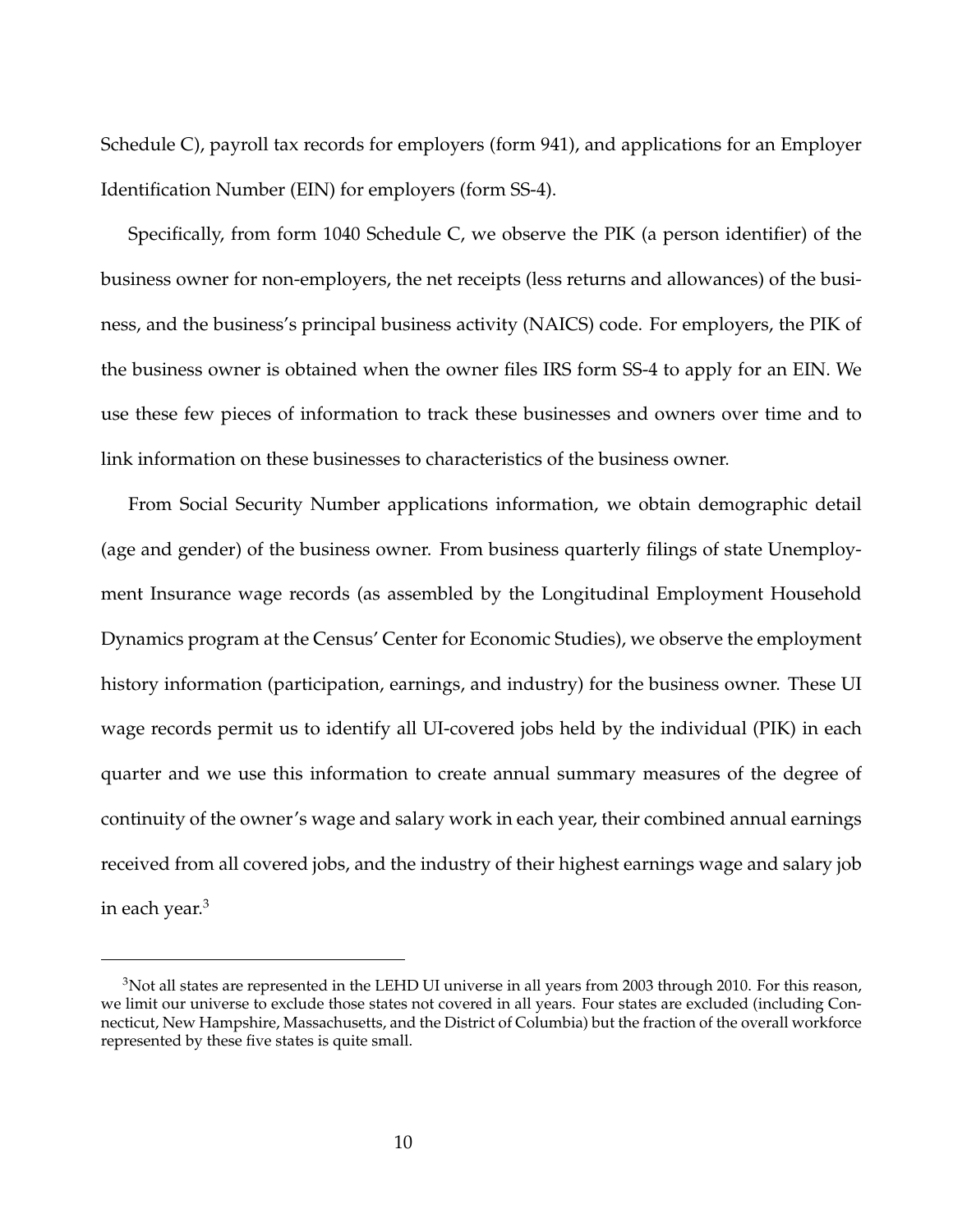### **3.1 Expanding our Knowledge of Workforce Dynamics**

By combining these administrative data on the universe of sole-proprietor businesses and owners with the universe of covered wage and salary work in such a way that permits us to track movement across these two types of work over time, we not only make possible the research question at hand but also create the unique opportunity to quantify significant workforce dynamics that have up to now remained unobserved.

If we define the workforce to include those who have any positive earnings from a covered wage and salary job or who operate a sole-proprietorship with positive receipts at any time during the year, on average this yields a workforce of about 140 million.<sup>4</sup> Within this workforce, we observe that roughly twelve percent on average are self-employed (or operate their own business).<sup>5</sup> Among these, roughly 5 percent own businesses with employees and one in six of these owners also operate a non-employer business within the same year.

Our primary empirical analysis addresses the question of how businesses owned by owners with and without wage and salary earnings fare differently over time. To answer this question requires that we separately identify those owners who receive wage earnings while operating a business. We do observe that more than half of sole-proprietorship owners (52

<sup>&</sup>lt;sup>4</sup>Despite the fact that we exclude 5 states and do not include owners of partnerships in our analysis, it is worth noting that there are many reasons that this number is greater than monthly civilian non-farm employment as reported by the Current Population Survey (CPS) for any month during this time period - we include any job with positive earnings and we cover a twelve-month window. In addition, owners of incorporated businesses should be covered in the UI universe as owners of their own business.

<sup>&</sup>lt;sup>5</sup>It is worth noting that the CPS for this time period reports roughly ten to eleven percent of the workforce receiving some self-employment earnings. Again, there are many reasons to anticipate discrepancies between the two sources of data.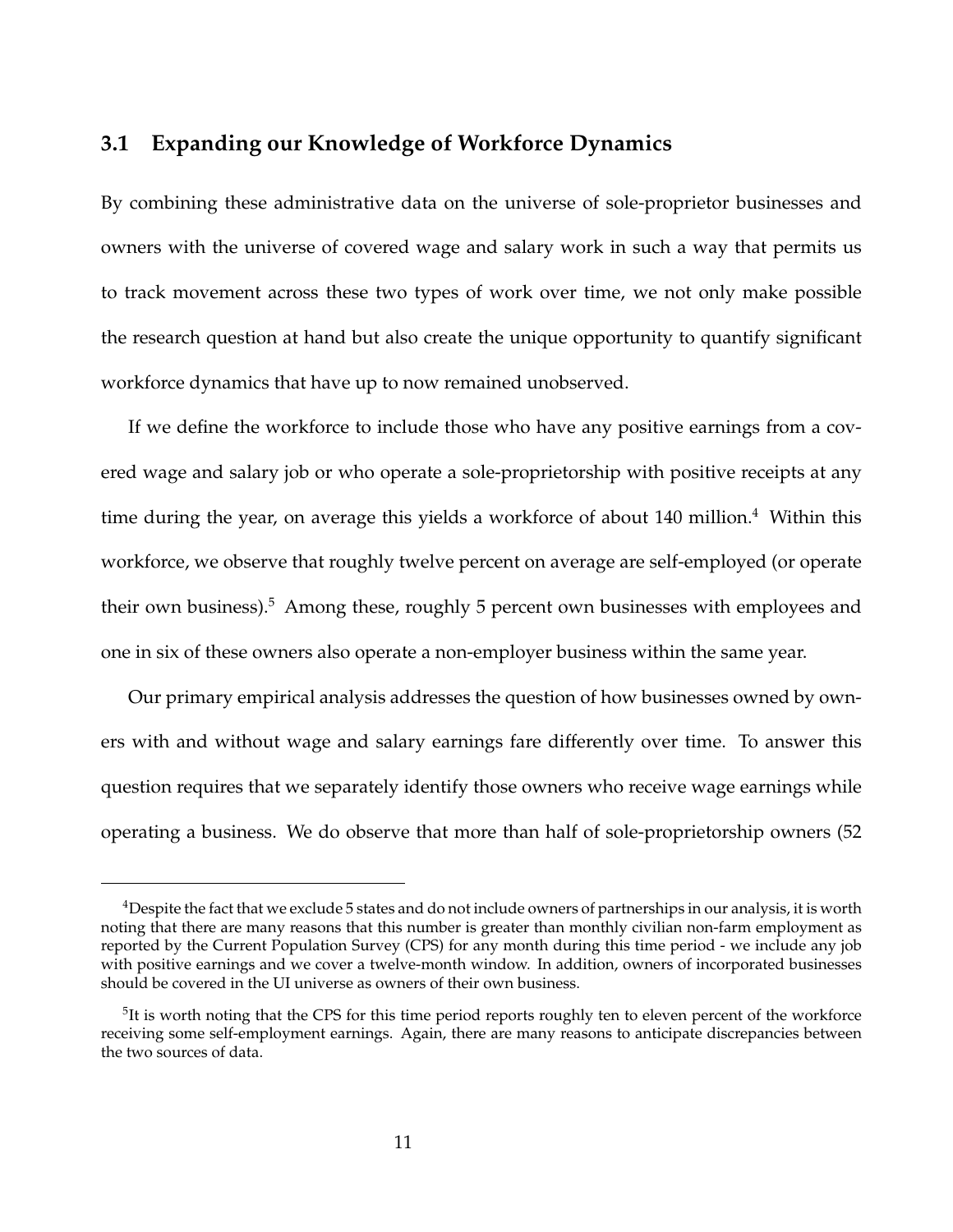percent of owners of businesses without employees and more than 20 percent of owners of businesses with employees) in any given year also have some wage and salary earnings in that same year. These numbers may be misleadingly high and point to one limitation of the administrative data we use. Because the data are annual, the year window captures both static and dynamic characteristics of business ownership. An observation that a new business owner also has wage and salary earnings in the same year may reveal only that the owner had wage and salary earnings for part of the year and started a business later in that same year. In our subsequent empirical analysis of hazards we take this into account. However, for now the interpretation of the descriptive statistics on transitions should be viewed with this limitation.

Table 1 provides descriptive statistics for business entry (birth) and exit (death) rates. These rates are shown separately for businesses with and without employees. An entry for a business type is characterized as having no activity in period t but positive activity in period t+1 for that type. An exit is the reverse – positive activity in period t but no activity in t+1. Although business-ownership entry is a trait observed for a relatively small fraction of the overall workforce in any given year (about 5 percent), this is still a large number overall given the size of the workforce. These flow rates as a fraction of businesses, however, are quite large, regardless of whether we focus on businesses with or without employees. In any given year, about a third of non-employers have just arrived, about a third are just leaving, and there is likely considerable overlap between these two groups. Among employer businesses, these fractions are smaller but still substantial - in any year, about one in six employer businesses is a new entrant and one in five is exiting (in interpreting these statistics it is important to recall we are focusing on sole-proprietorships). For both types of entering businesses, roughly one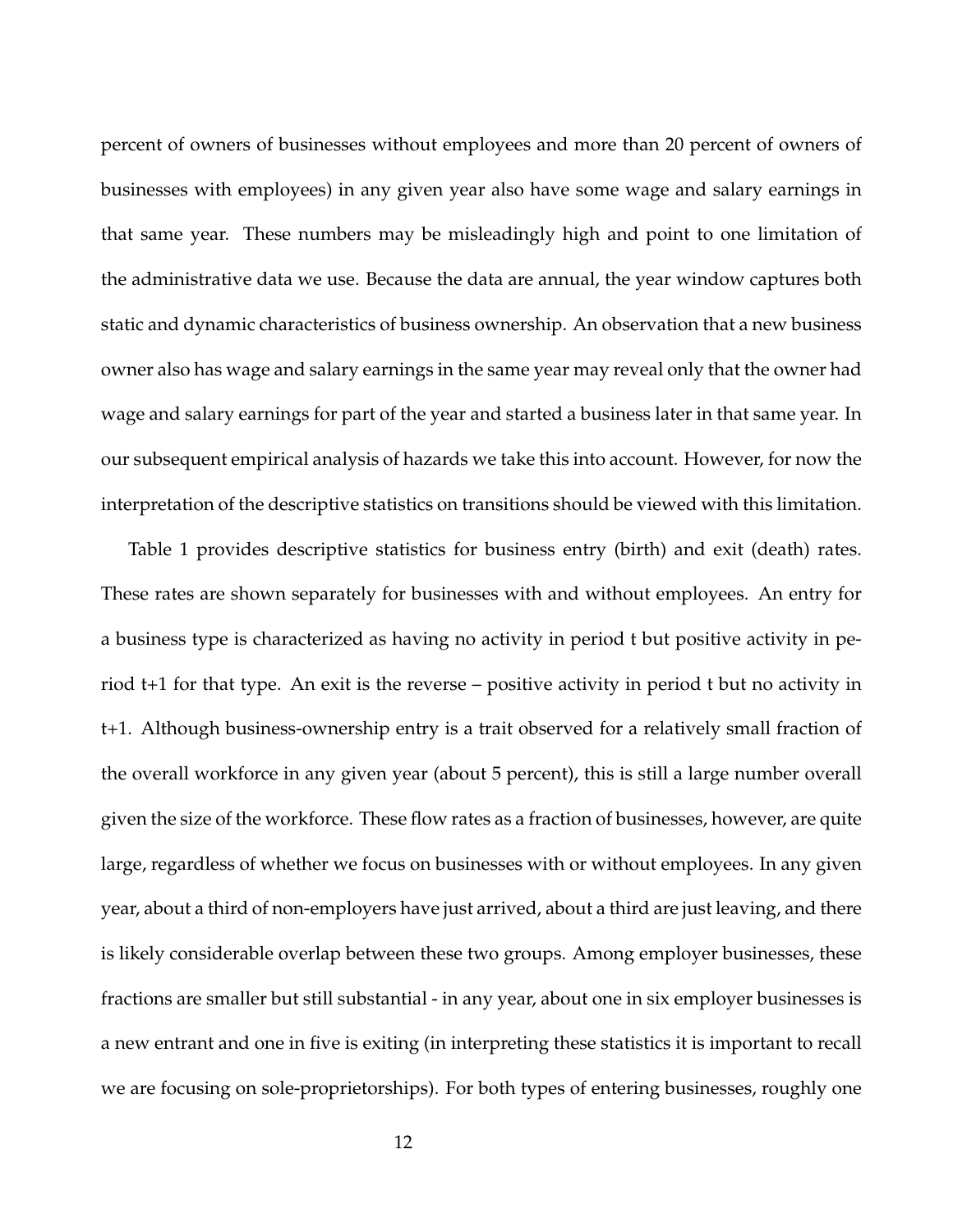third are initiated by owners who were not observed in the workforce in the prior year. Most of the remaining two thirds of non-employer entrants are initiated by an owner observed to have positive wage and salary earnings in the prior year. Among employer entrants in year t+1, however, only 30 percent are launched by a person with a wage and salary job in t. The remaining 40 percent of employer entrants are actually transitioning non-employer businesses (those that have acquired employees between years t and t+1).

Among entrants who enter business ownership directly from wage and salary work the prior year, 87 percent of non-employers and 78 percent of employers appear to "retain" wage and salary work in the year of business entry. Similarly, the exit rates among both employers and non-employers are higher for those owners who have year t wage and salary earnings. Among exits who have year t wage earnings, fully 90 percent of non-employers and 63 percent of employers transition to wage and salary work in year t+1. Among exiters with no year t wage and salary earnings, however, only 19 percent of non-employers (13 percent of employers) transition to wage and salary work in year t+1. For this group, the most common destination for exiters is workforce exit. One finding is that flows between employer and non-employer status are more commonly observed among those owners with no year t wage and salary work.

As we have noted, these descriptive statistics conditioning on wage and salary earnings must be interpreted with caution since they may capture within year transitions. In our empirical analysis that follows, we investigate transitions of businesses from t to t+1 as in Table 1 but in examining the impact of wage and salary earnings on such transitions we condition on wage and salary earnings in t-1. We do this to avoid the spurious correlation that can arise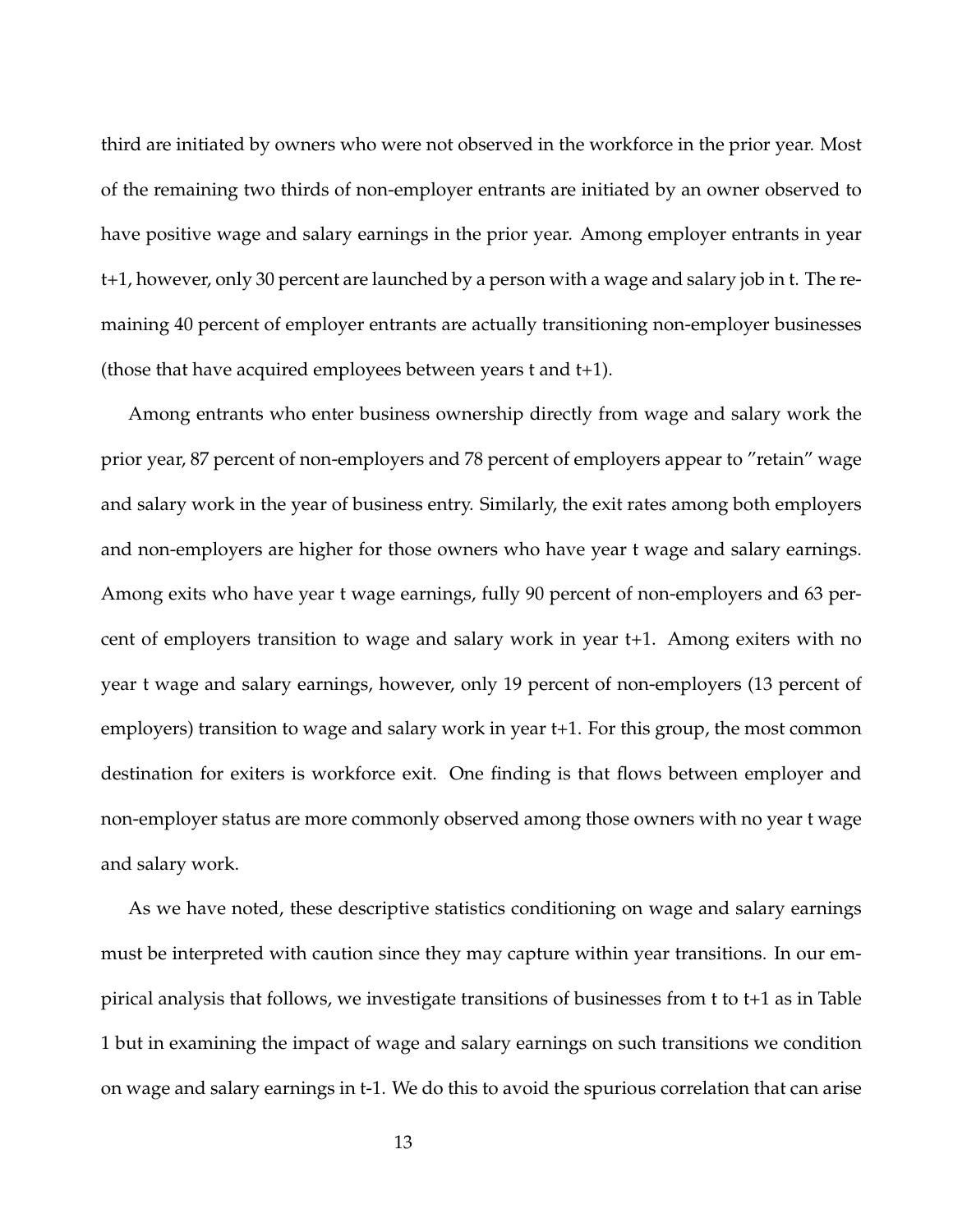from such within year transitions. That is, an individual transiting within a year from being a wage and salary worker to a business owner may have lower observed earnings simply because the individual is not a wage and salary worker for the part of the year while being a business owner.

Before proceeding to that analysis, however, it is worth taking a closer look at those individuals who receive both wage and salary and self-employment earnings in any given year. To what extent is this state transitory and how common is the flow of workers between wage and salary work and self-employment? Table 2 shows persistence and transition patterns in the labor market bundles observed among those year t participants who are both selfemployed and wage and salary employed. Among this group, half are observed with the same labor market bundle in year t+1. If we try to isolate those likely in the midst of a clean transition between wage and salary work and self-employment, we observe a total of only six percent who appear to switch between wage and salary work and business ownership sometime during year t. These patterns suggest that many business owners are repeatedly selecting to have both self-employment and wage income and the remainder of this paper addresses how this choice impacts the "success" of the business.

### **3.2 Characterizing Businesses**

In Table 3, we show mean 2009 business characteristics separately for all non-employers, all employers, and an additional set for non-employer (employer) businesses where the owner has positive same year wage and salary earnings. We observe the following patterns.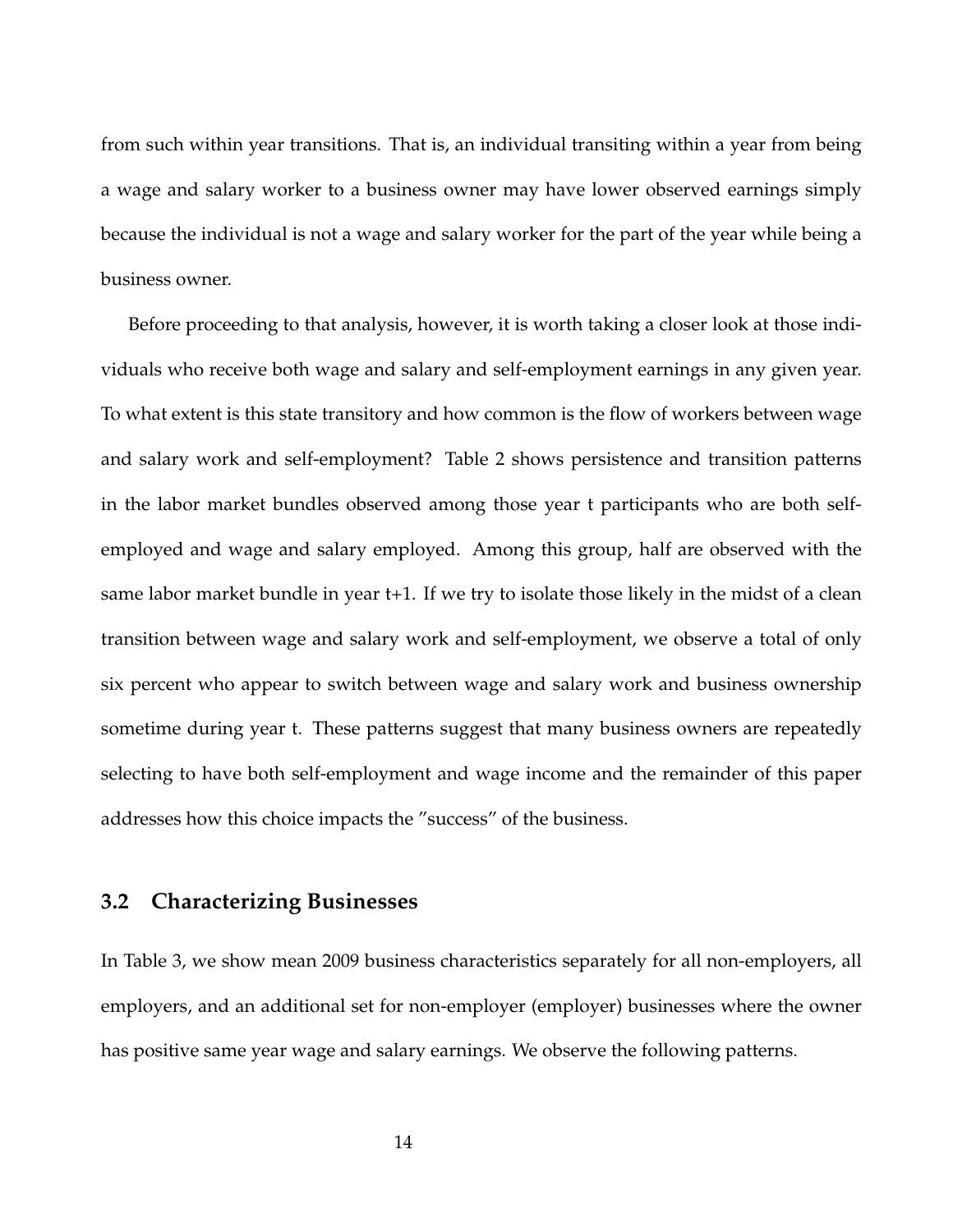#### **3.2.1** *Owner Demographics:*

Owners of employer businesses are 25 percentage points more likely to be male and are much less likely to be pre- or post-retirement age than are owners of non-employer businesses. Business owners with positive same-year wage earnings are much more heavily concentrated than are those with no wage earnings to be in the two below prime-age categories. This is true for businesses with and without employees.

#### **3.2.2** *Business Characteristics:*

Businesses owned by "day job" owners are typically smaller and younger. They are much more heavily clustered in the bottom two quartile of the business receipts distribution among both employers and non-employers than are businesses owned by an owner with no wage income. These same businesses are also much more likely to be less than two years old and much less likely to be 5 years or older. This pattern is consistent with at least two stories. On the one hand, these young and small businesses may be more in need of a supplemental infusion of outside funds (such as from a "day job"). Alternatively, from the discussion above, we already know that observed contemporaneous wage and salary earnings and business receipts may suggest some mid-year labor market transition. Because young and small businesses have a higher exit rate, owners of these businesses are at higher risk of making such a transition.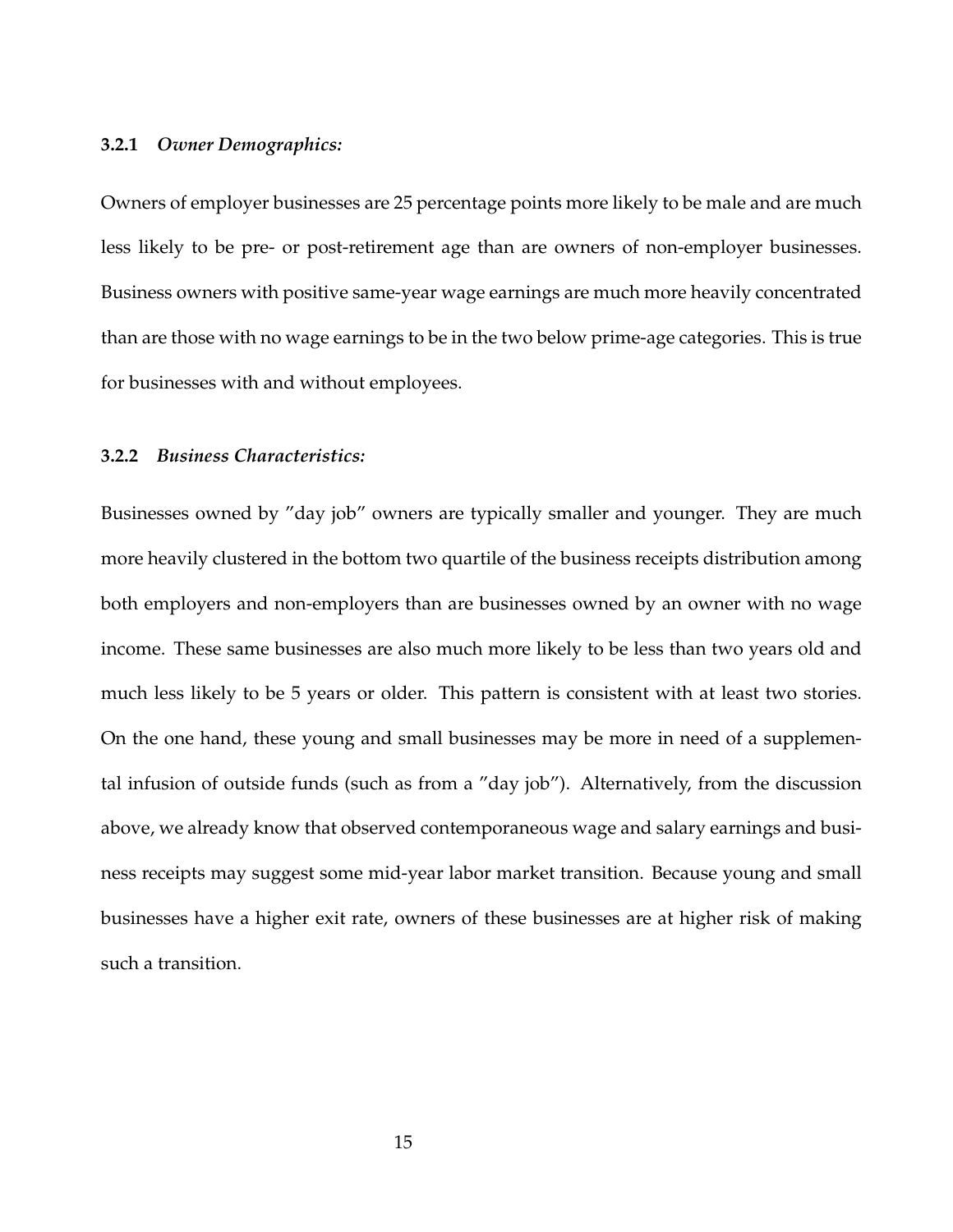#### **3.2.3** *Wage and Salary Employment Characteristics:*

Relative to the 2007 population of wage and salary earners, owners of both employer and nonemployer businesses are more highly clustered in the top quartile of wage and salary earnings and this is consistent with both a human capital and financial capital story of entrepreneurship. Oddly, these owners are also more highly concentrated in the second quartile. If we look at the fraction of business owners with same-year wage and salary earnings in all four quarters, we see that well over half (59 percent of employers and 64 percent of non-employer business owners) do appear to be working a wage and salary job for the full year. We already have demonstrated that a higher fraction of these business owners are likely making some sort of labor market transition but this statistic suggests that there is also a relatively high fraction of business owners with same-year earnings who are not in the midst of a transition and who exhibit legitimate full-year labor market diversification.

## **4 Methods and regression specifications**

In order to investigate the dynamics of sole-proprietors who form new businesses while retaining a wage and salary job, it is necessary to use focus on the period around the birth of the firm. The longitudinal nature of the data can then be used to follow an individual firm from the time of creation until it exits the market. Because in our data we are only able to follow firms until the final time the data is available, firms still alive in 2010 are censored. Employing a hazard model approach overcomes this issue of right-censoring, and since we limit our focus to only firms born during our sample, left-censoring is avoided. This method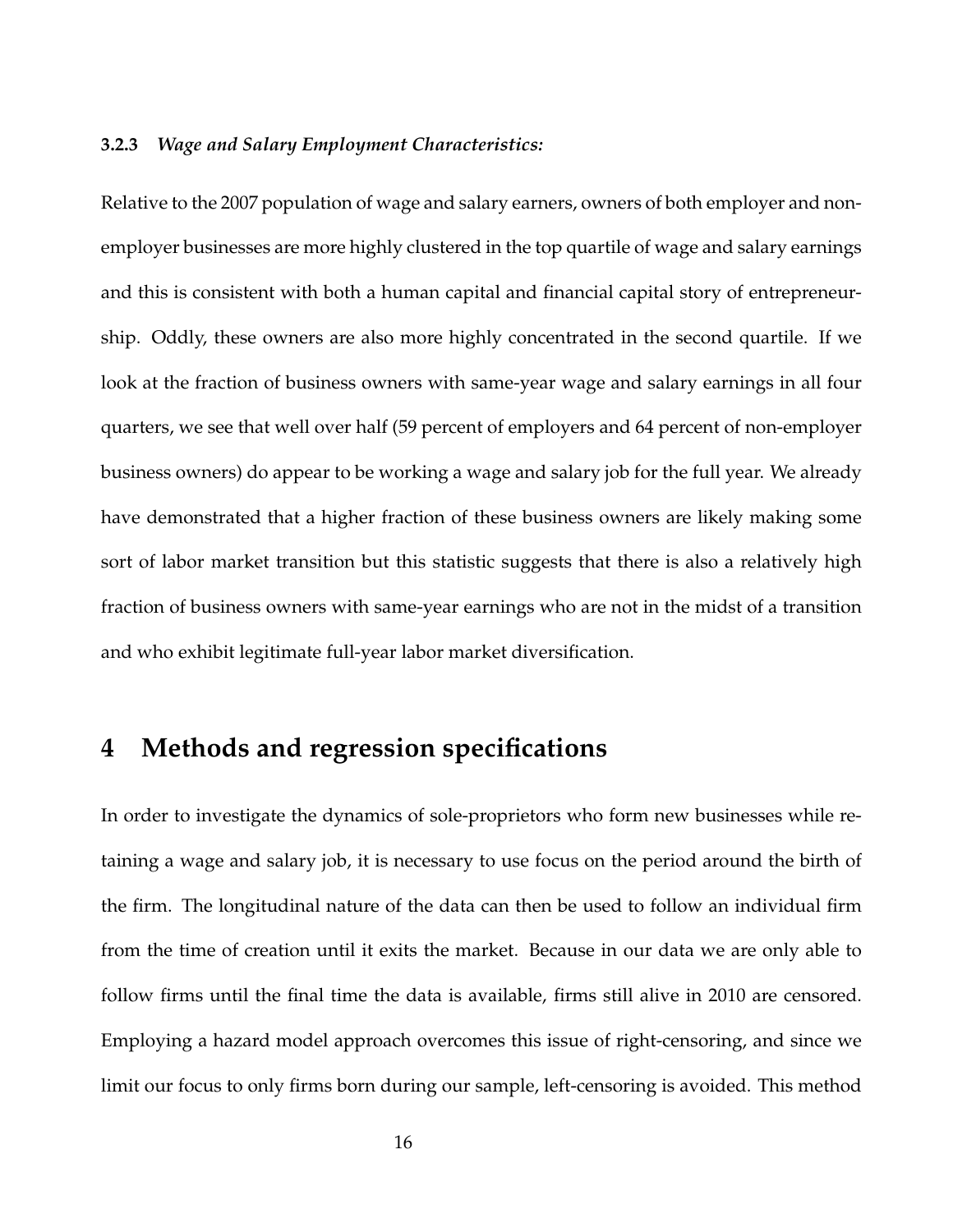flexibly accounts for the role that business age plays in the odds of survival, and allows us to test the relationship between a firm's survival and a set of explanatory variables, in particular wage and salary measures.

We use a proportional-hazard, competing risks strategy that models separate semi-parametric hazard functions for the alternate ways that a business spell can terminate (Sueyoshi, 1992). As a starting point for our analysis we assume independence of risks, although we plan to explore other models that more explicitly account for the joint choice between termination paths. Our sample will consist of only those businesses that we observe being born in our data (those born between 2003 and 2009), both to focus our attention on the universe of business startups, as well as to avoid left-censoring biases in our hazard estimation. Due to the differing nature of employer and non-employer businesses, we will also estimate the model separately for each business universe.

Distinguishing between the alternative reasons for the termination of spells here is critical since they inherently involve different outcomes. For an employer business, a complete exit implies a shutdown of the business while transiting to a non-employer implies the business survives but without employees. The latter is presumably not a sign of success but at least indicates survival. The distinction is even more important conceptually for the termination of a non-employer business. Again, an exit implies a shutdown of the business while transiting to an employer is a clear indicator of success.

The hazard function expresses the probability that business spell *i* terminates at time  $t + 1$ , conditional on the fact that the business has survived until time  $t$ . A separate cause-specific hazard function exists for each of the two ways that a sole-proprietor can terminate his or her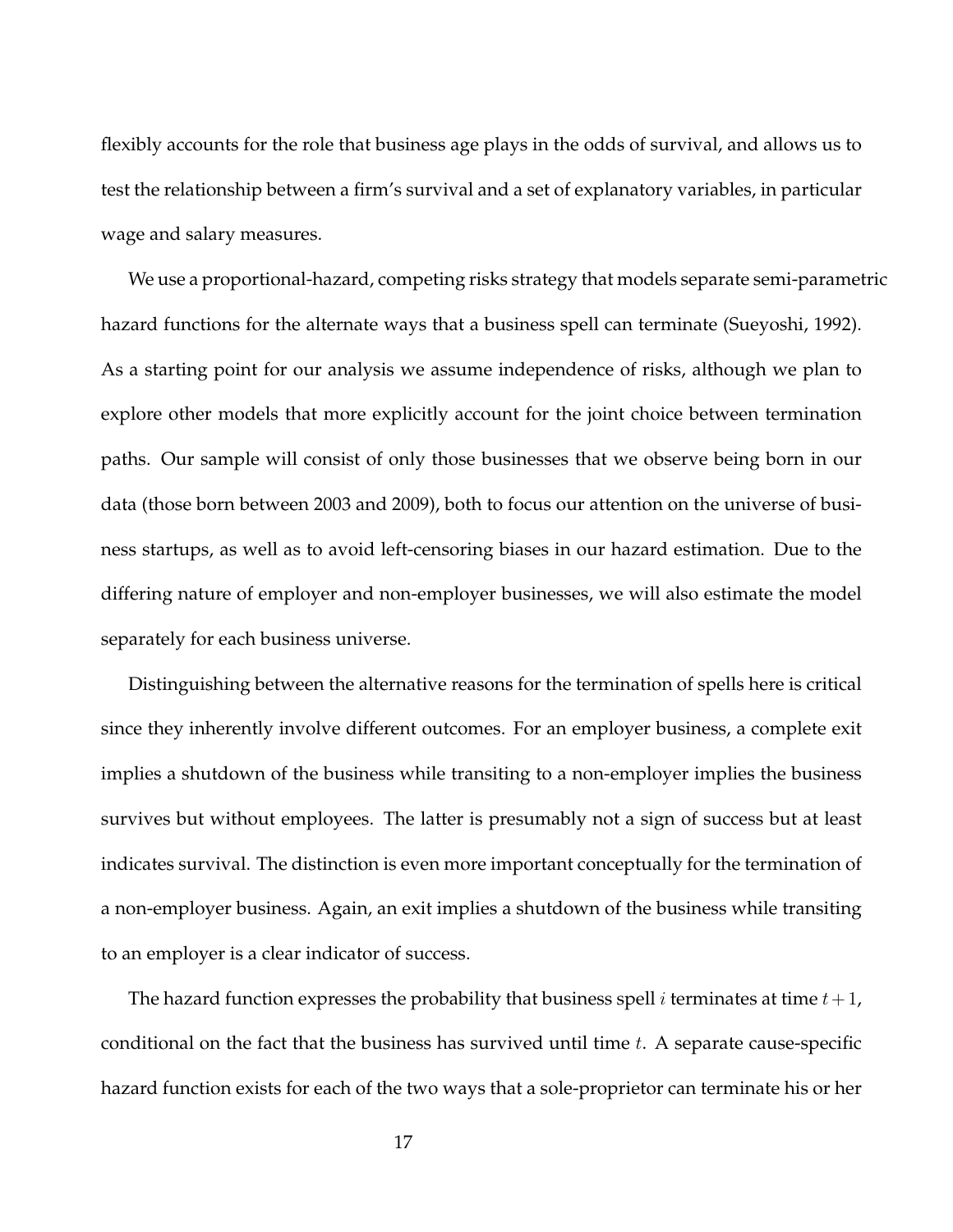business spell: either by completely exiting from self-employment activity, or by transitioning to another form of self-employment business. Specifically, an owner of an employer business may either exit self-employment or may simply shed workers and become a non-employer, while a non-employer can either exit or instead expand into an employer business. Generally, the hazard rate for the  $r$ th hazard is:

$$
\lambda_i^r(t) = \lim_{\Delta \to 0} \frac{P(t < T_i^r < t + \Delta t | T_i^r \ge t)}{\Delta t} \tag{4.1}
$$

where the owner of business *i* either completely exits self-employment ( $r = E$ ), or transitions to another type of self-employment business  $(r = N)$ .

Termination of business spell  $i$  occurs at time  $T$ , when a business of a certain type is no longer observed in our data due to one, and only one, of the two reasons. Let  $T^E$  and  $T^N$ denote discrete random variables representing the time period of exit, or transition, respectively. Also let  $T^C$  denote censoring due to the business surviving through the end of the sample in 2010. Therefore, the realized termination is  $T_i^* = \min\{T_i^E, T_i^N, T_i^C\}$ . The probability that business spell *i* lasts until  $T_i^*$ , conditional on a vector of covariates  $X_i(t)$ , is expressed in the survival function:

$$
S(T_i^*|X_i) = exp\left[-\int_{t=1}^{T_i^*} (\lambda_i^E(t|X_i) + \lambda_i^N(t|X_i))dt\right]
$$

where 
$$
\lambda^r(t|X_i) = \lambda_0^r(t) exp(X_i' * \beta^r), r \in \{E, N\}
$$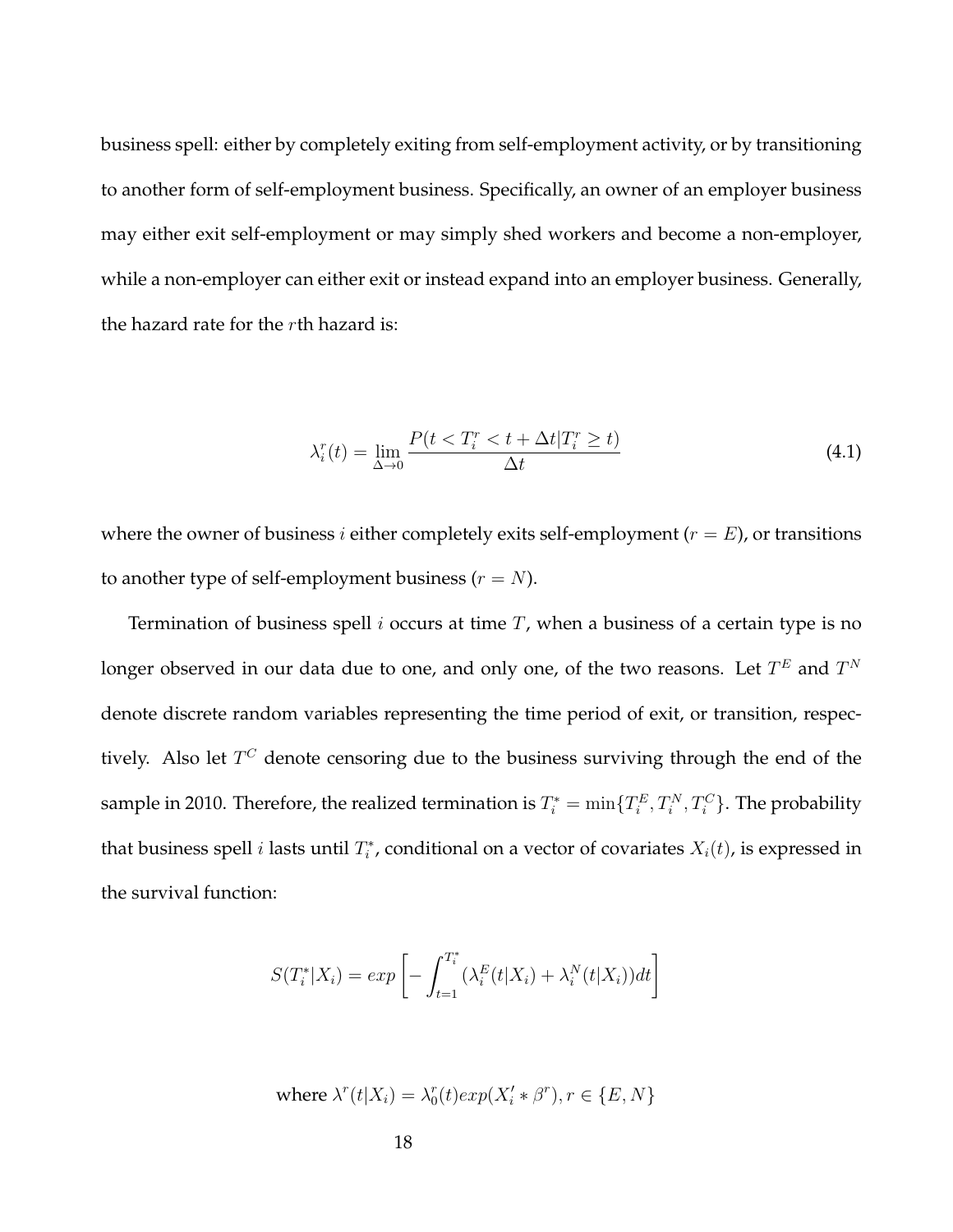where  $X_i$  is a vector of covariates,  $\beta^r$  is a set of corresponding parameter, and  $\lambda_0^r(t)$  is called the baseline hazard. The key assumption of the proportional hazard approach is that for each risk  $r \in \{E, N\}$ , there is such a baseline hazard function that is common to all business spells. The parameters  $\beta^r$  thus express the effects of the covariates  $X_i$  on business termination as a proportion of the baseline hazard. We choose to define the baseline hazard non-parametrically using the common Cox specification (Cox, 1972).

The likelihood function is defined according to the specification of Meyer, which accounts for the fact that businesses are only observed in discrete intervals and not continuously, and also allows for time-varying covariates (Meyer, 1986). Since we can only observe that business termination occurred sometime during the interval t and  $t + 1$ , we define  $k_i$  as the full integer portion of  $T^*$ , or  $k_i = t$ . We assume that our time-varying covariates are constant through a given time period t, and we define  $X_i(t)$  as the path of these covariates. The final key observable is how the business spell ends, so we let  $\delta_i^r = 1$  if business spell i terminates because of the *r*th risk, either exit or transition, and  $\delta_i^r = 0$  otherwise. Therefore, these  $\delta_i^r$  are represented by two sets of dummy variables, one of which is set equal to 1 in the last period of a business spell, unless it is censored by the end of the sample period in 2010.

Given this, we can then express the probability that a business spell  $i$  will survive the rth hazard in the interval from  $t$  to  $t + 1$  as:

$$
P(T_i^{(r)} \ge t + 1 | T_i^{(r)} \ge t] = exp[-\int_t^{t+1} \lambda_i^r(s | X_i(s)) ds]
$$

$$
= exp\{-exp[\gamma_r(t) + X_i(t)'\beta^r]\}
$$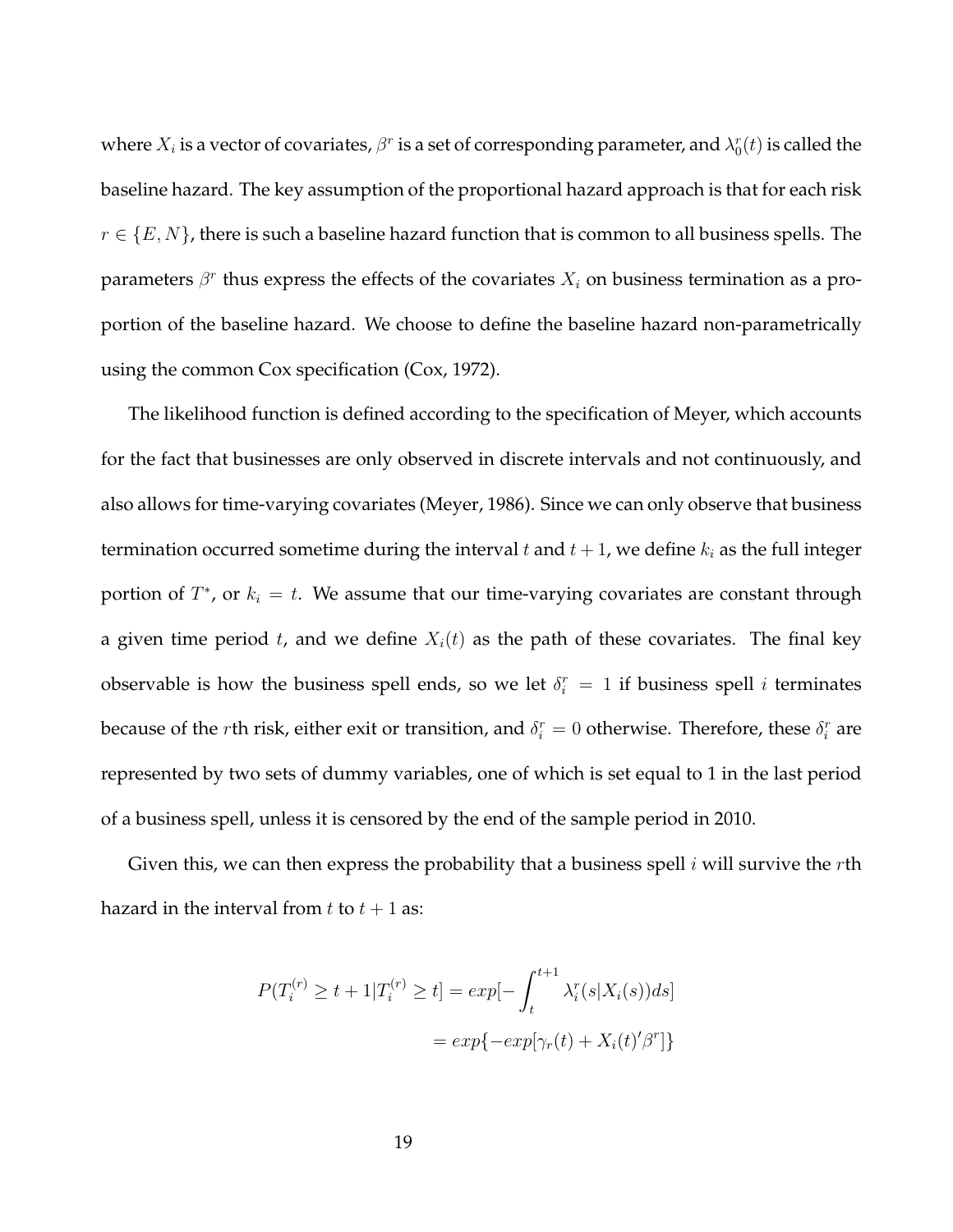where 
$$
\gamma^r(t) = \ln\left\{\int_t^{t+1} \lambda_0^r(s)ds\right\}
$$

It then follows that the resulting likelihood function is:

$$
L(\gamma, \beta) = \prod_{i=1}^{N} ([1 - exp{-exp[\gamma^{E}(k_i) + X(k_i)'\beta^{E}]})]^{\delta_i^{E}}
$$
  
 \*[1 - exp{-exp[\gamma^{N}(k\_i) + X(k\_i)'\beta^{N}]}]}^{\delta\_i^{N}}  
 \*H(k\_i|X\_i)

where 
$$
H(k_i|X_i) = \prod_{t=0}^{k_i-1} exp\{-(exp[\gamma^E(t) + X_i(t)\beta^E]
$$

$$
+ exp[\gamma^N(t) + X_i(t)'\beta^N])\}
$$

Since each risk contributes to the likelihood function separately and independently, maximizing this likelihood is equivalent to running the Cox proportional hazards model separately on the part of the likelihood function represented by each risk. In practice, when conducting the maximization for the likelihood for one type of hazard, we simply treat the occurrence of the other type of hazard as another form of censoring, preventing us from observing the hazard of interest. That is, in the estimation of the exit hazard,  $\delta_i^N{=}0$  in the period of exit. Likewise, spells ending in exit are analogously treated as censored, or  $\delta^E=0$ , in the estimation of the transition hazard.

The only remaining specification choice is which  $X_i(t)$  variables to include. Our hypothesis is that a sole-proprietor's wage and salary earnings and experience can affect the survival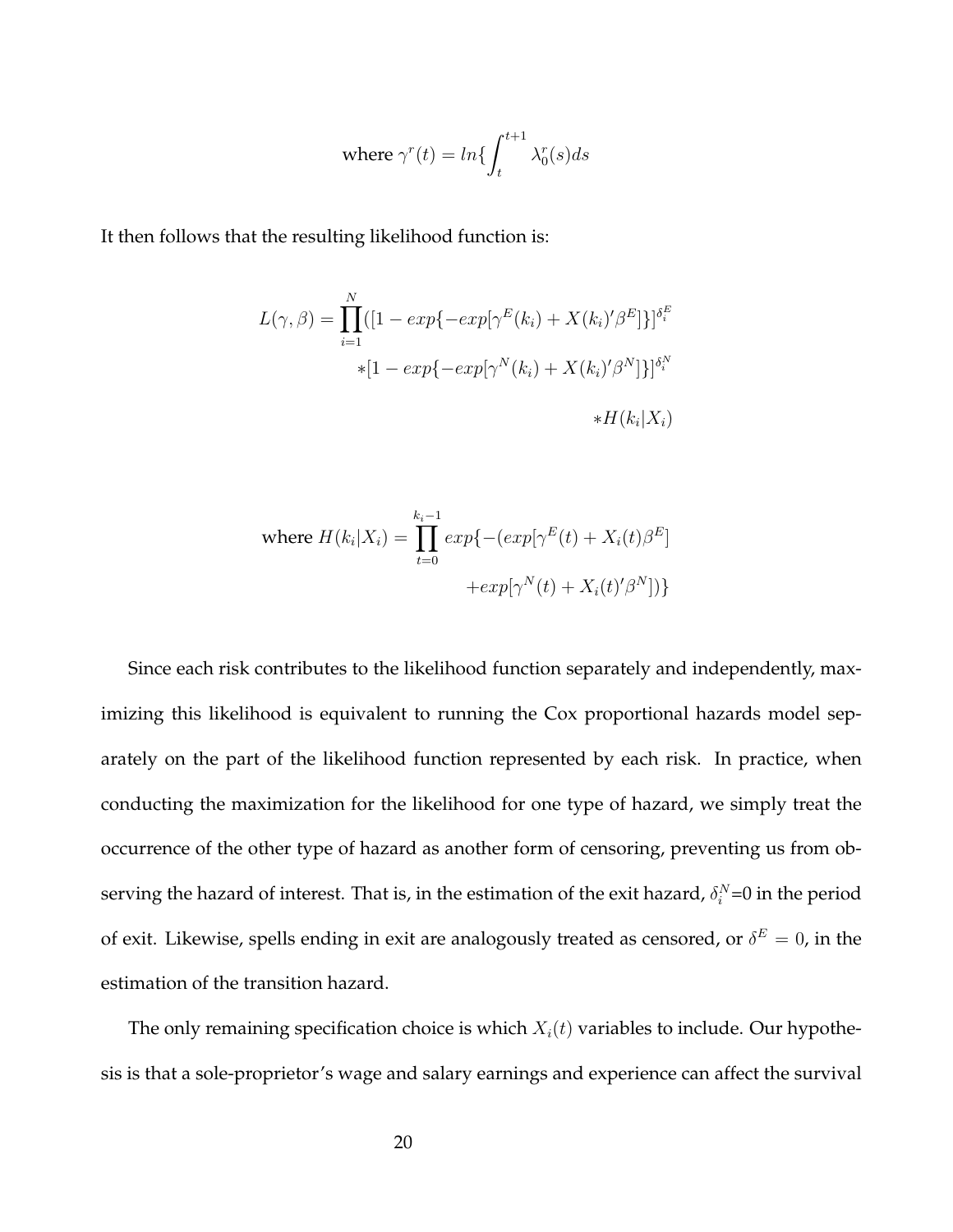of the self-employment business, either through direct financing or by providing a safety net, and also by proxying for the experience and human capital that may help the individual run their business. For this purpose we can include various measures about the owner's wage and salary earnings experience as observed in our database.

First, we include the wage and salary earnings in the year prior to each period of observed self-employment. We construct indicator variables for four earnings categories, denoted by earn\_cat1<sub>t−1</sub>, earn\_cat2<sub>t−1</sub>, earn\_cat3<sub>t−1</sub>, earn\_cat4<sub>t−1</sub>, where the cutoffs represent quartiles from the universe of wage and salary earners in 2007. Estimation coefficients on these dummy variables are all relative to the omitted group,  $earn\_miss_{t-1}$ , a dummy variable indicating that the owner had no observable wage earnings in the previous year. We include the earnings from  $t - 1$  as our measure of interest, because due to our data structure, year t earnings are endogenous to the business termination decision which occurs in the same time period, and may in fact represent wages earned *after* the self-employment business has terminated. As previously discussed, because we only observe businesses through annual aggregates, we do not measure termination until  $t + 1$ , even though termination in fact occurred at some point during  $t$ . Thus, a sole-proprietor who exits and then takes on wage and salary work during the same year will consequently have higher wage and salary earnings in  $t$ , as well as business termination observed in  $t + 1$ , even though the causality is the reverse of what we are trying to measure. Lagged earnings variables, on the other hand, occur before the period when possible failure occurs, and are thus more plausibly exogenous to this kind of bias.

In some specifications we include a measure of whether the owner is carrying a stable and continuous wage and salary job into the period of self-employment. Using the quarterly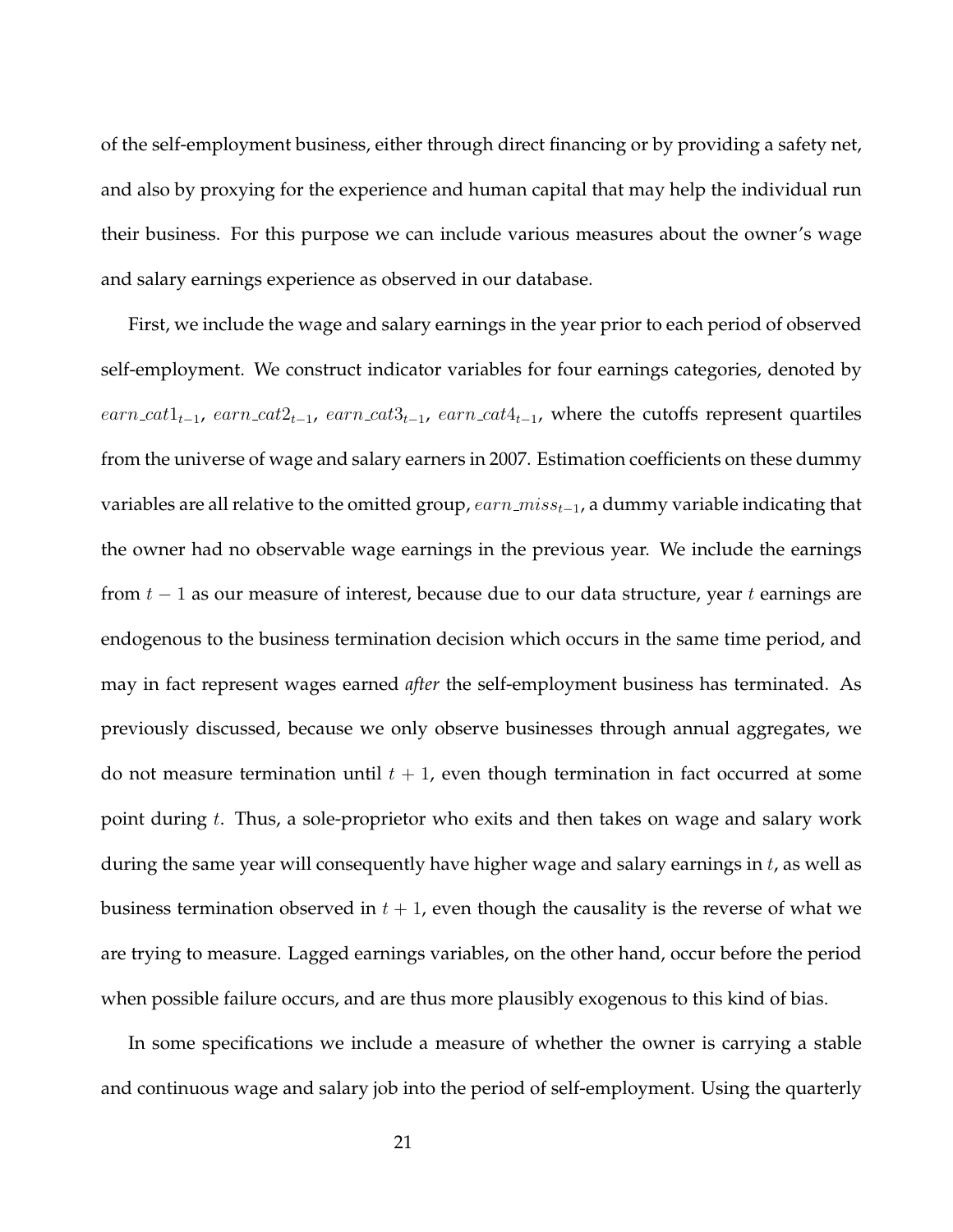wage history for the year  $t - 1$ , we let  $earn\_stable_{t-1} = 1$  if the business owner was employed at any wage and salary job during all 4 quarters of the previous year, and 0 otherwise. This variable helps identify owners who are stable workers in the wage and salary sector, versus those who may simply be dabbling or even making some kind of transition. Such job stability may have a separate effect above and beyond the sheer magnitude of the wage and salary earnings, working perhaps as a proxy for human capital or experience.

To focus more narrowly on whether owners are bringing industry-specific knowledge into their self-employment venture, we construct a measure for whether the owner's wage and salary experience has been in the same industry as their sole-proprietorship. Specifically we let same\_ind<sub>t−1</sub> = 1 if the the 2-digit NAICS sector of the self-employment business and that of the wage and salary job are the same in the previous year.

Aside from the wage and salary measures, we also include several controls. The size of the business is a natural determinant of business survival, and we construct 4 categories based on the net receipts of the business in year  $t$ . Specifically, we define four dummy variables, size cat1, size cat2, size cat3, and size cat4, where the cutoffs come from the quartiles of net receipts based on the universe of sole-proprietors in 2007. We also include individual characteristics of the business owner such as sex and age group indicators for under 25, 25- 34, 35-54, 55-64, and 65+. Year dummies for the base period are also included to control for macroeconomic factors that affect the mean probability of survival. Finally, we include controls to capture that businesses making some type of transition from period t to  $t + 1$  may have done so at various times during the calendar year. As such, we include dummies for how many quarters of wage and salary income the individual had in period t.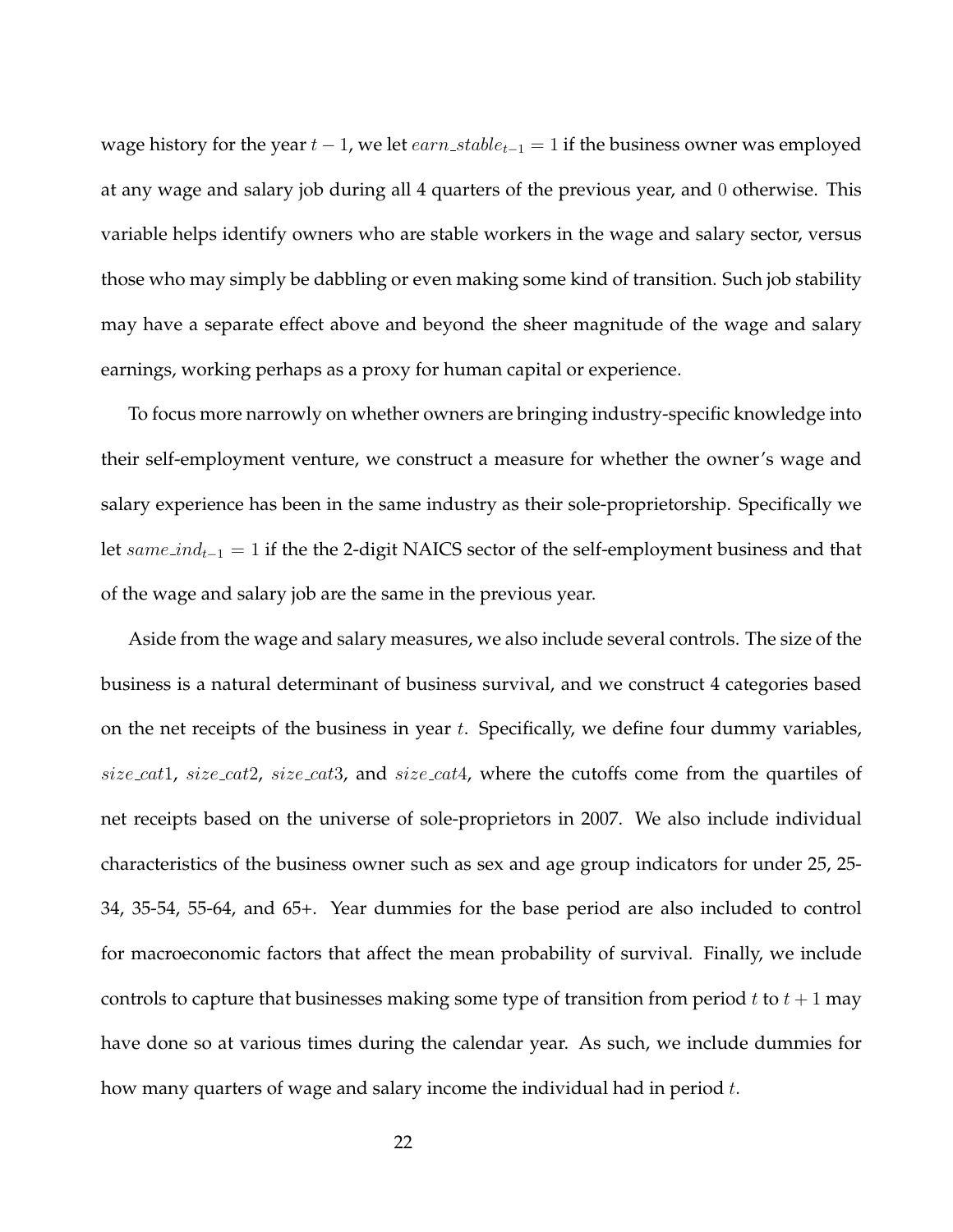## **5 Analysis of Results**

### **5.1 Employers**

Summary statistics for the sample of employer businesses born during the 2003-2009 period are shown in Table 4, where all calculations use figures from the year of birth to avoid double counting. In considering these statistics, it is important to emphasize that our sample is comprised only of those that started employer businesses after 2002. Most new employer businesses are owned by males with an especially high proportion in the 35-54 age range. About 30 percent of new employer businesses have recent prior experience as a wage and salary worker in the same industry. The new employer businesses are relatively small for employer businesses (the size cutoffs are based on the universe of sole-proprietors). Moreover, most of the new employer businesses don't have wage and salary income in period  $t-1$ and those that do have relatively low earnings compared to the universe of wage and salary workers. Still, almost 12 percent have wage and salary income that is in the top quartile

The results from the competing risks, proportional hazard model on this group of businesses are shown in Table 5. Columns 1 and 2 contain the estimates of the effects of the covariates on the hazard of self-employment exit and transition to non-employer status, respectively, in a specification that includes the lagged wage earnings categories, but not the measure of a stable job. Columns 3 and 4 rerun the specification adding the stability measure. All coefficients are expressed in odds-ratio form, where magnitudes greater than 1 imply that the covariate increases the probability of failure due to the given cause, while a magnitude less than 1 states that the covariate diminishes the probability of failure. The percentage de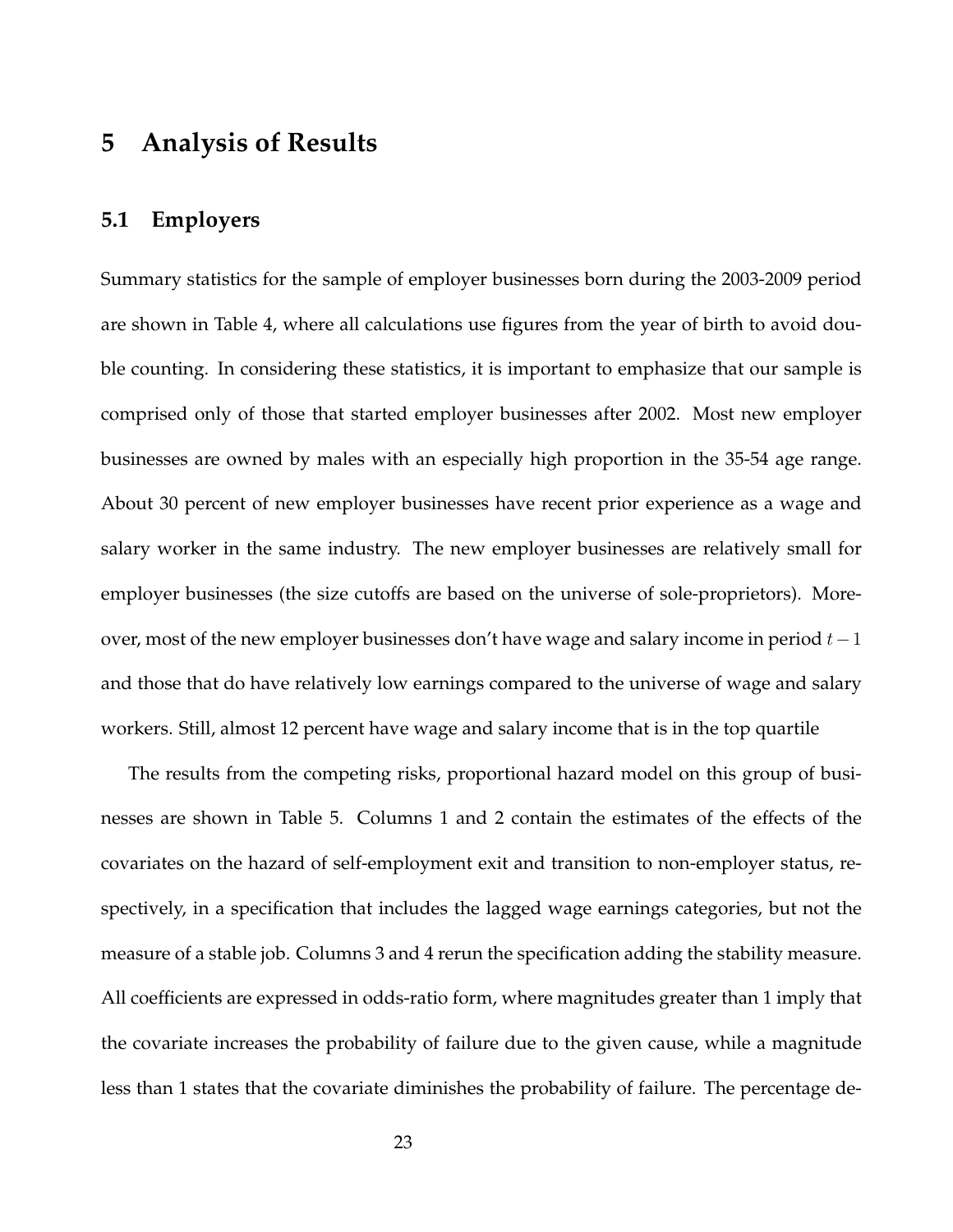viation from 1 is approximately the percentage change of the baseline hazard due to a 1 unit change in the independent variable.

In column 1, we see that coefficients on the earnings categories from year  $t - 1$  are below one, and statistically significant, showing that higher earnings have a negative effect on the probability of employer business exit (the omitted group are those with no wage and salary earnings in period  $t - 1$ ). The lowest earnings category reduces the baseline hazard by about 15 percent, and the magnitudes are monotonically larger for higher earnings categories, with the highest category implying an over 25 percent reduction. Moving to column 2, the earnings variables also appear to be associated with a lower probability of transitioning to becoming a non-employer. While the lowest earnings category has a coefficient slightly above 1, all other earnings categories are below 1 and monotonically decreasing, with similar magnitudes to the exit hazard. Note, however, that because separate baseline hazards are estimated for each of the two risks, strict comparison between the magnitudes of the coefficients is not appropriate.

Column 3 shows the result from adding the measure of job stability along side of the earnings categories. The coefficient of .734 on the stability proxy implies that an employer who also worked all 4 quarters in the previous year is about 27% less likely to exit relative to the baseline hazard. While the coefficients on the earnings categories remain below 1 and significant, the magnitude of the earnings no longer seems to matter as much as in Column 1, as higher earnings categories in fact have somewhat *less* of a negative effect on exit than do the lower categories. This suggests that it may be the presence of a stable job, more than the sheer amount of recent earnings, that predicts business exit for employers. On the transition hazard in column 4, however, the stability proxy comes in below 1 but less strongly than in the exit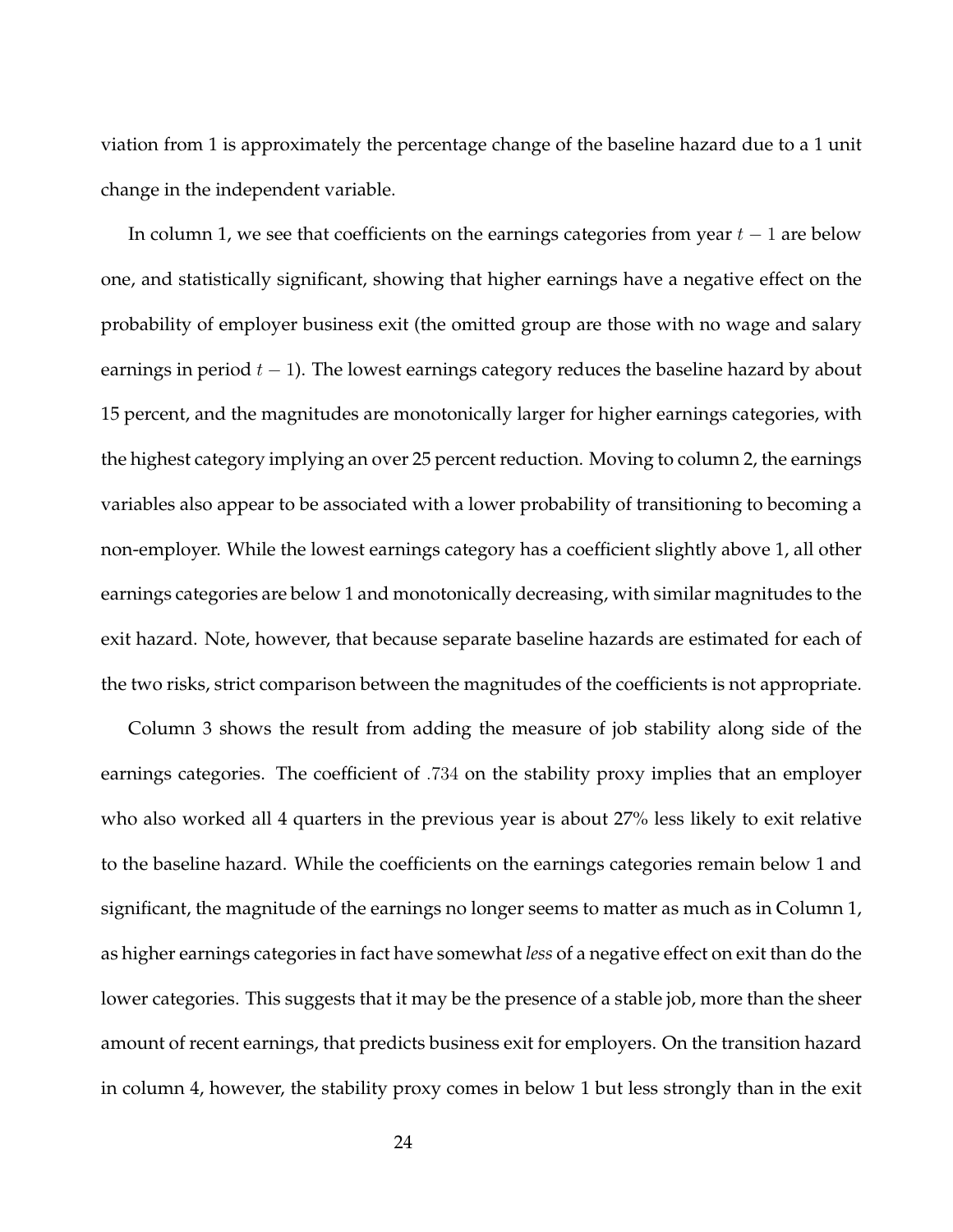specification, and does not change the coefficients on the earnings categories as substantially.

Other coefficients also yield significant predictions about the probability of failure due to the two risks. Business size is a strong determinant of survival in terms of both hazards. Columns 2 and 4 show that the probability of exit is decreasing monotonically in size, with businesses in the largest category as measured by receipts having a hazard that is 60-65% lower compared to the smallest size group in all specifications. Male employers are slightly less likely by 3-4 percentage points to exit self-employment than females, although they are significantly more likely to take the transition route. The age profile for exit is u-shaped, with the hazard decreasing to 28% below baseline for the  $55 - 64$  group, and then rising back to around baseline rates for the 65+ category. Conversely, the age-profile for transition is hump-shaped, with prime-aged workers having around a 25% higher hazard of converting to non-employer status than the  $under25$  group, while  $65+$  employers are less likely to make this transition. Finally, the  $same\_ind_{t-1}$  indicator has a small but counterintuitively positive impact on the probability of exit, but a small and negative impact on the transition hazard.

The results for employer transitions to exit and non-employer suggest that there is a "don't quit your dayjob" effect that is present for employers. Employers are more likely to stay employers if they have a wage and salary job in the year just prior to the transitions that we are tracking. It is especially important to have a stable wage and salary job but there is also evidence that higher earnings from the wage and salary job makes transition less likely (especially the transition from employer to non-employer).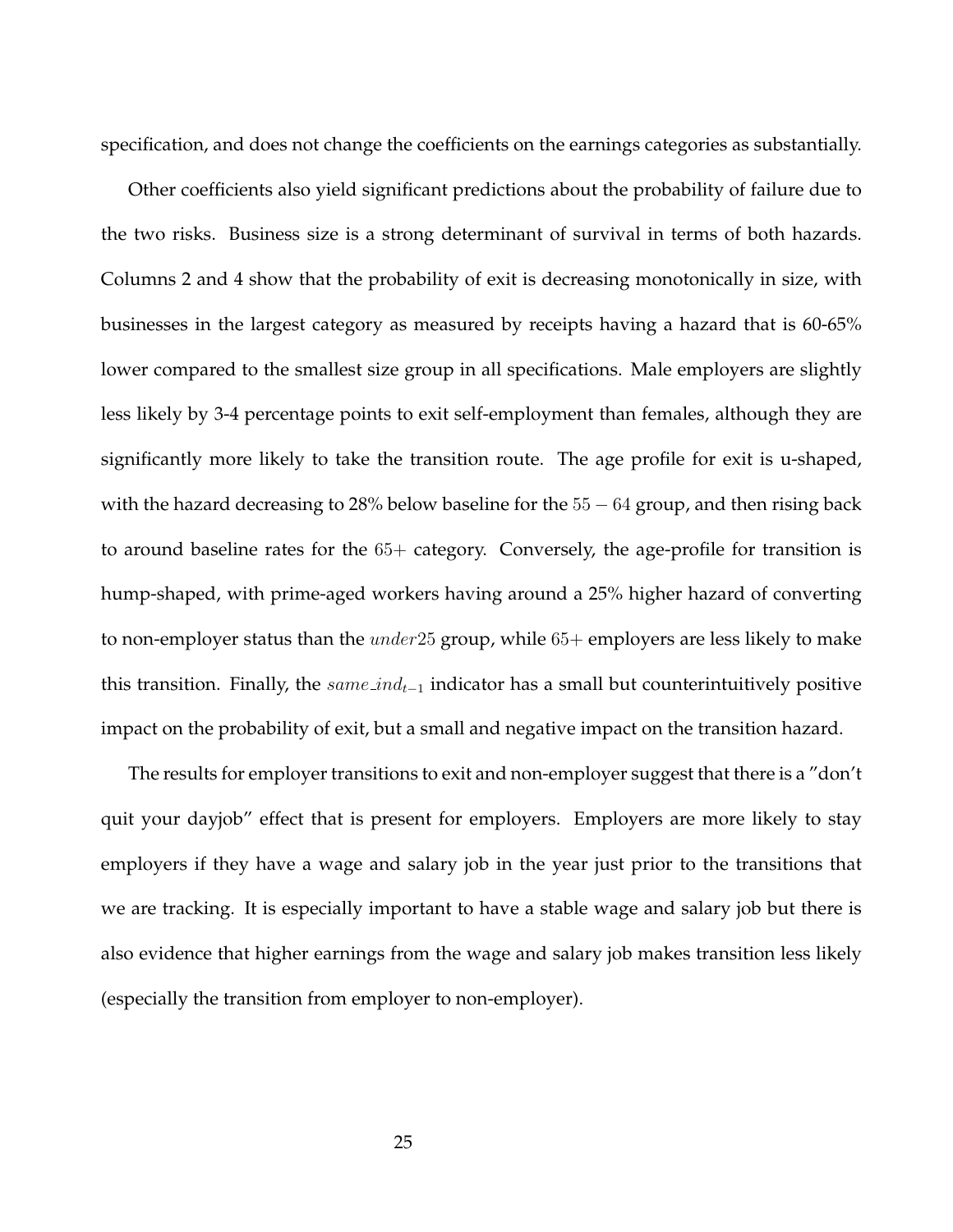### **5.2 Non-employers**

The summary statistics for a random sample of 5 million non-employers born between 2003- 2009 are shown in Table 6, with calculations again coming from the year of birth only. New non-employer businesses have about the same fraction of males and females (although slightly higher for males) and while most are from the 35-54 range there are more new non-employer businesses from young individuals. New non-employer businesses are more likely to have had wage and salary income in the prior year than new employer businesses and tend to be from lower earnings quartiles (conditional on having wage and salary income).<sup>6</sup>

The results from the hazard regressions on this population are shown in Table 7. Again, columns 1 and 2 show results from a specification including only the earnings categories from  $t-1$ , while columns 3 and 4 rerun the specification by adding the stable job measure. The first column of Table 7 shows that the pattern of earnings coefficients that we saw with employers is also apparent for non-employers. All the coefficients on the wage earnings categories are significant and below one, implying that wage and salary earnings decrease the hazard of exit. They also exhibit monotonicity in the earnings categories, from the lowest earnings category that is associated with a 3% decrease in the hazard relative to someone without any wage earnings, to the highest earners who have a 13% lower hazard rate. The inclusion of the work stability measure in column 3 also yields a similar result to that in the employer specification, with the stability variable entering with a coefficient below 1, but dampening the effect of the

 $6T<sub>0</sub>$  make this calculation, the shares in earnings categories need to be divided by one minus the share of those without earnings.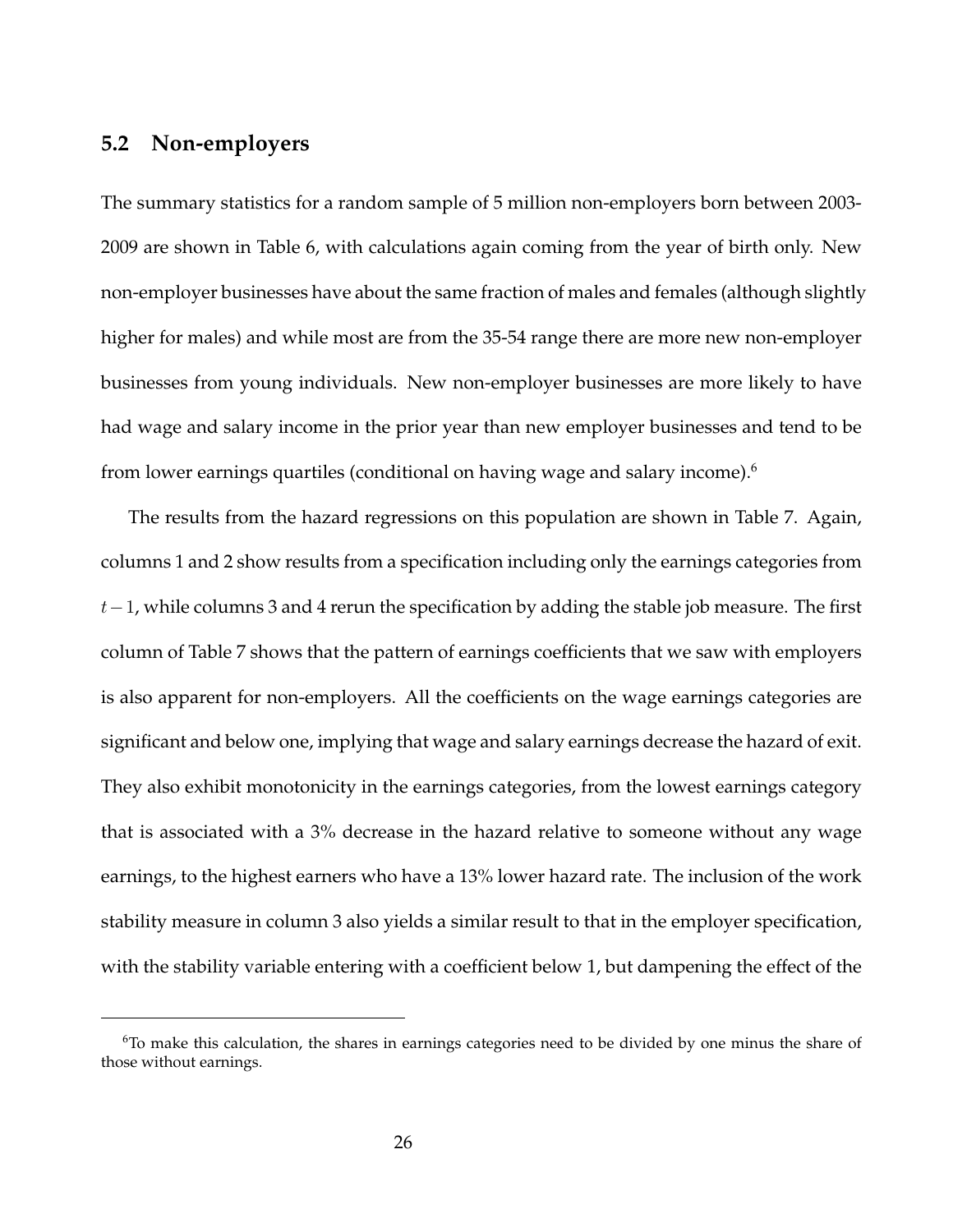earnings categories and eliminating the monotone relationship between earnings categories and exit. Specifically, having a stable job in  $t-1$  reduces the hazard of exit by about 10% below baseline, and the 4 earnings categories are left with coefficients implying 2-7% reductions.

Columns 2 and 4 show the results from estimating the transition hazard, which in this case is the expansion of the non-employer business into an employer. Thus, unlike in the employer transition case, a termination of the non-employer business spell is in fact a success. Having wage and salary earnings lowers the likelihood of making this type of transition. Having earnings in the lowest category reduces the hazard of making the transition by 32%, and the hazard only decreases more with higher earnings categories. However, the job stability coefficient of 1.23 implies that having a steady job in the previous period leads to a significantly higher transition probability. Moreover, the same\_ind<sub>t−1</sub> coefficient is well above 1 for the first time. Its magnitude is about 1.58 in both columns 2 and 4, which says that working a day job in the same industry as one's non-employer business is associated with a 58% higher hazard of expanding into an employer.

Size categories are again very important determinants of survival, especially for the transition hazard. For instance, a non-employer of the largest size category is dramatically more likely to expand into an employer, at over 500% of the baseline hazard. The probability of exit is again decreasing monotonically in business size, with the largest category of business having an approximately 40% lower hazard.

The exit hazard of males is higher by a couple percentage points compared to females, although their hazard of expanding into an employer is much higher at around 80% over baseline. The age profile of the exit hazard is mildly u-shaped, similar to the employer case.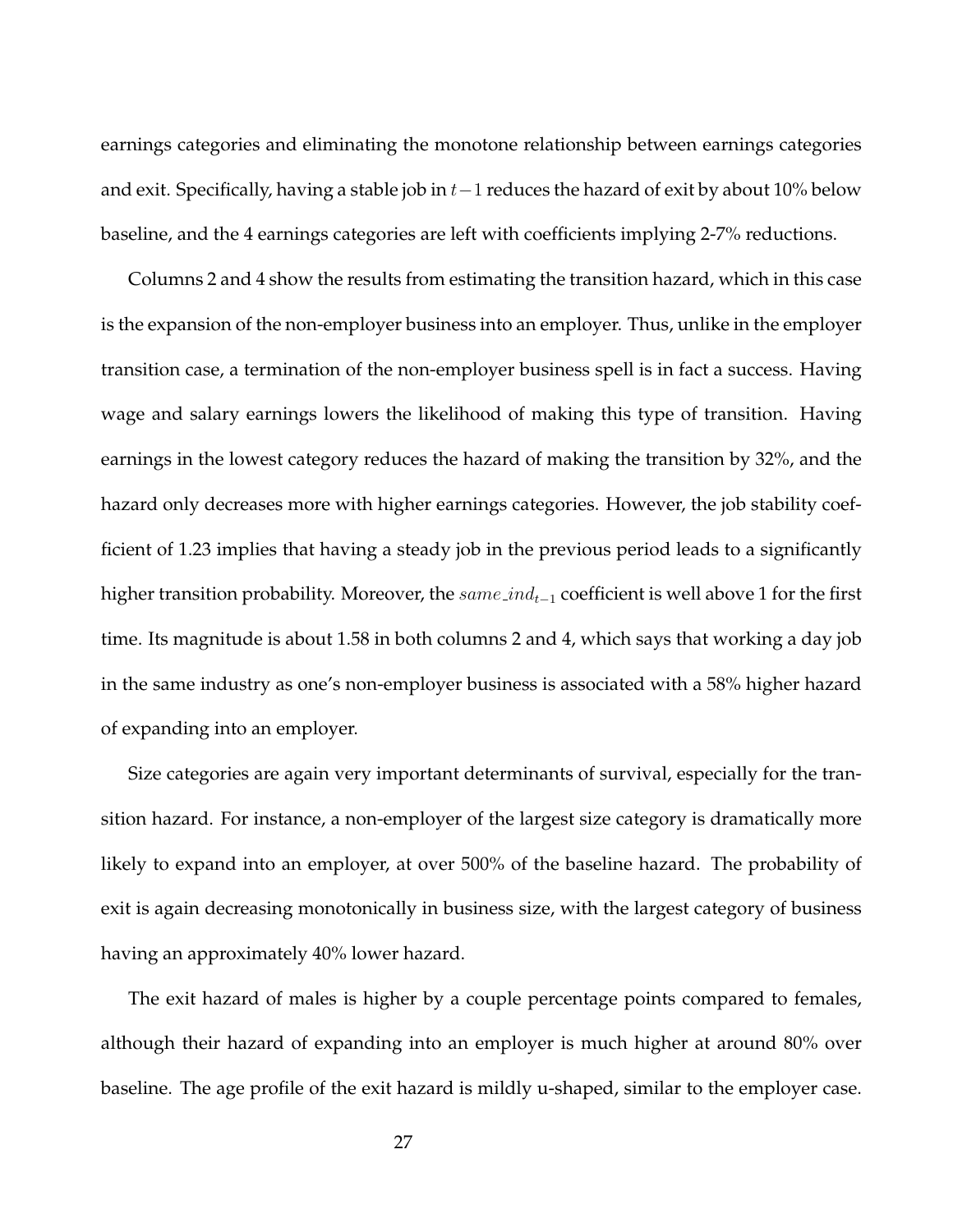In the transition hazard, the profile is strongly hump-shaped, with the  $35 - 54$  and  $55 - 64$ age groups having over 350% higher hazards than the the *under* 25 cohort, but the coefficient dropping down to about 275% for the 65+ category.

In terms of "don't quit your day job" effects, we find evidence that non-employers are more likely to survive as non-employers if they have prior year wage and salary income (both levels and stability matter). One potentially puzzling aspect in this regard is that having wage and salary earnings in the prior year makes the transition to becoming an employer less likely. This may provide some evidence supporting Hurst and Pugsley (2011) claim on small businesses. Contrary to theory, they found that small businesses are less likely to grow and innovate. They explain that owners' motives behind the creation of these businesses may be mostly based on nonpecunary benefits rather than having the need to create a new product. The are more likely to remain small or exit. On the other hand we find that having a stable prior year wage and salary job in the prior year (holding the level of earnings constant), as well as working in the same industry, both make such transitions more likely. Part of what might account for these patterns is that there is a relatively high proportion of nonemployers for whom this is a secondary source of income. As such, most such secondary jobs are unlikely to lead to an employer business.

### **5.3 Robustness**

As mentioned previously, one noticeable feature of the data is that a large fraction of nonemployer business are very small, perhaps representing owners' hobbies, or similar activities. To alleviate concerns that the results from the hazard regressions are unduly influenced by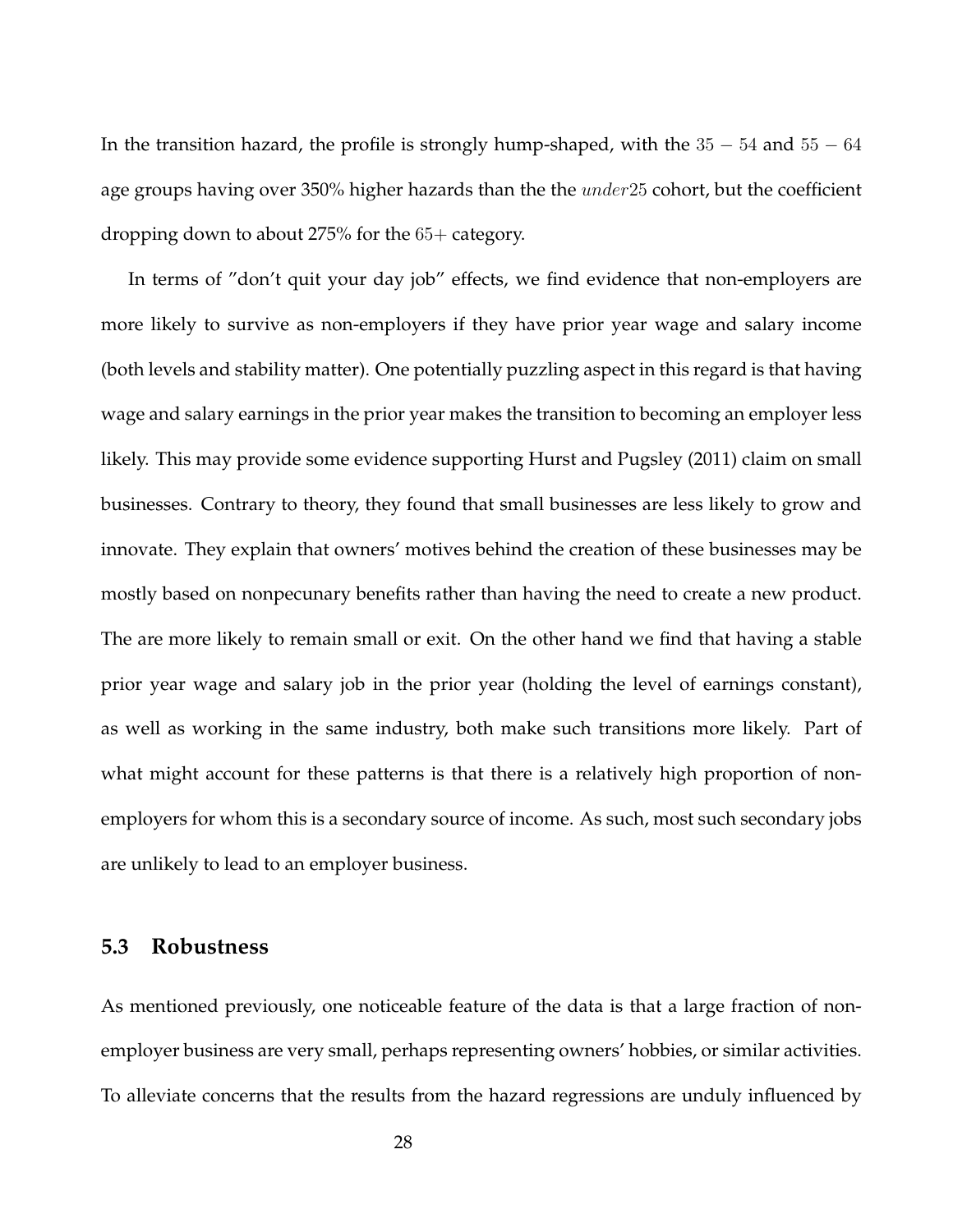such businesses, we rerun the hazard specifications restricting the sample of non-employer businesses to consist of only those who report over 1000 dollars in net receipts for the tax year. That is, any nonemployer business with 1000 or less in receipts is considered to not have existed during the given year, potentially changing entry and exit years, as well as creating gaps between spells. This new threshold also affects the definition of an exit and a transition in the employer context, so we rerun those specifications as well. Results from this robustness analysis for employers and non-employers are shown in Tables 8 and 9, respectively. Coefficients on the earnings categories and work stability measures are similar to their corresponding values in Tables 5 and 7, showing that the baseline results are not being driven by the smallest nonemployer businesses.

## **6 Concluding Remarks**

We have explored the connections between having a wage and salary job during the time of startup and the first few years of a new business. The evidence overwhelmingly shows that many new businesses start up while the business owner also continues to have wage and salary income. Even when the latter is not present, the career history in terms of being a wage and salary worker of the entrepreneur is likely relevant on several dimensions. For one, the prior career as a worker represents accumulation of various dimensions of human capital that are likely important for the survival and growth of a young business.

Our focus is on the survival of young employer and non-employer businesses. In considering survival, we use a competing risks framework recognizing that young employer busi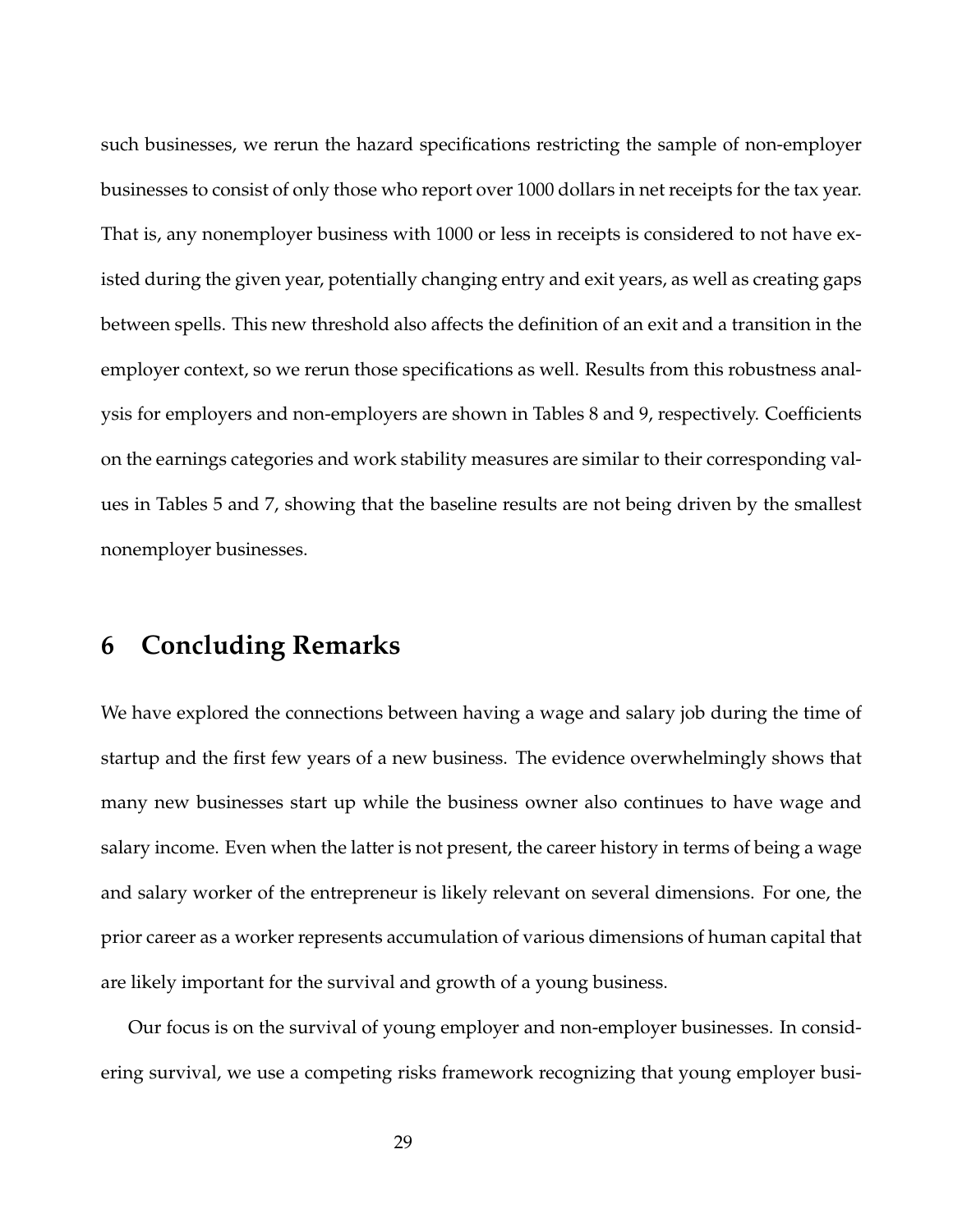nesses might either shutdown a business completely or transit to being a non-employer business. Likewise, a young non-employer business might either shutdown the business completely or transit to being an employer business. Transits from employer to non-employer businesses are more aptly interpretable as a failure of some sort while transits from nonemployer to employer businesses are interpretable as a form of success.

Consistent with the literature, we find that there is an inverse relationship between survival of employer and non-employer businesses with the age and size of the business. We also find some interesting patterns by demographics of the business owners. Male employer business owners are less likely to shutdown a business but more likely to transit to nonemployers than female owners. Older employer business owners are less likely to shutdown a business. Middled aged employer business owners are more likely than other age groups to transit to being a non-employer. Male owners of non-employer businesses are less likely to shutdown or transit. Older owner of non-employers are less likely to exit. Middle aged owners of non-employer businesses are the most likely to transit to being employers.

Having controlled for such factors, we also find that the recent wage and salary income and experiences are relevant for business survival and growth. For employer businesses, we find that having recent wage and salary income increases the likelihood of survival of employer businesses in that lowers both the likelihood of exit and transition to being a nonemployer. We also find that having a recent period of stable wage and salary income increases survival in terms of both margins. We find that having recent wage and salary experience in the same industry as the industry of the business increases the likelihood of a complete exit but lowers the probability of transiting to a non-employer.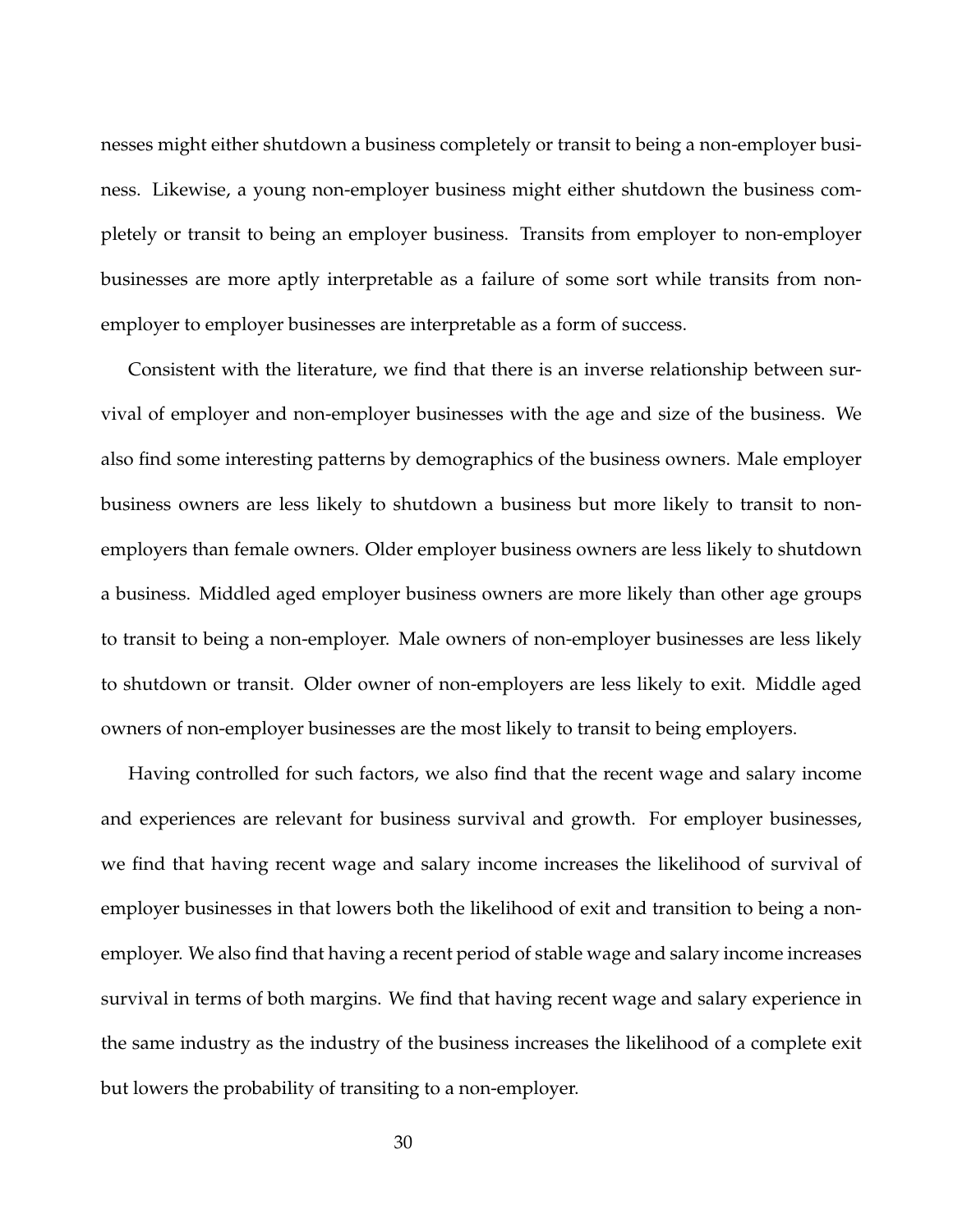For non-employers we find roughly similar patterns but there are some key differences. We find that having recent wage and salary income (and having higher earnings from such wage and salary activity) increases the likelihood of survival. Having recent stable wage and salary income decreases the likelihood of a complete exit but increases the likelihood of transiting to be an employer. Having recent wage and salary income in the same industry as the non-employer business has a large and positive impact on the likelihood of transiting to being a non-employer business.

Why are there "don't quit your day job" effects? There are likely multiple mechanisms at work. For one, many of the sole-proprietorships (especially non-employers) are hobby or supplemental income businesses. As such, we are tracking individuals whose primary activity is being an employee but have supplemental income activity. Even for such businesses, our findings are interesting because they suggest that the survival of such businesses depends on the wage and salary income. Another possible mechanism is the role of financing to start up and sustain the business. This may be important for both supplemental income businesses as well as businesses where there are aspirations of growth. In this respect, we find it interesting that wage and salary income is relevant for not only non-employer businesses but also for the survival of employer businesses. Another related mechanism might be the human capital that a wage and salary activity contributes to the business activity. In the latter respect, we find it interesting that past experience as an employee in the same industry is especially important for the transition from non-employer to employer.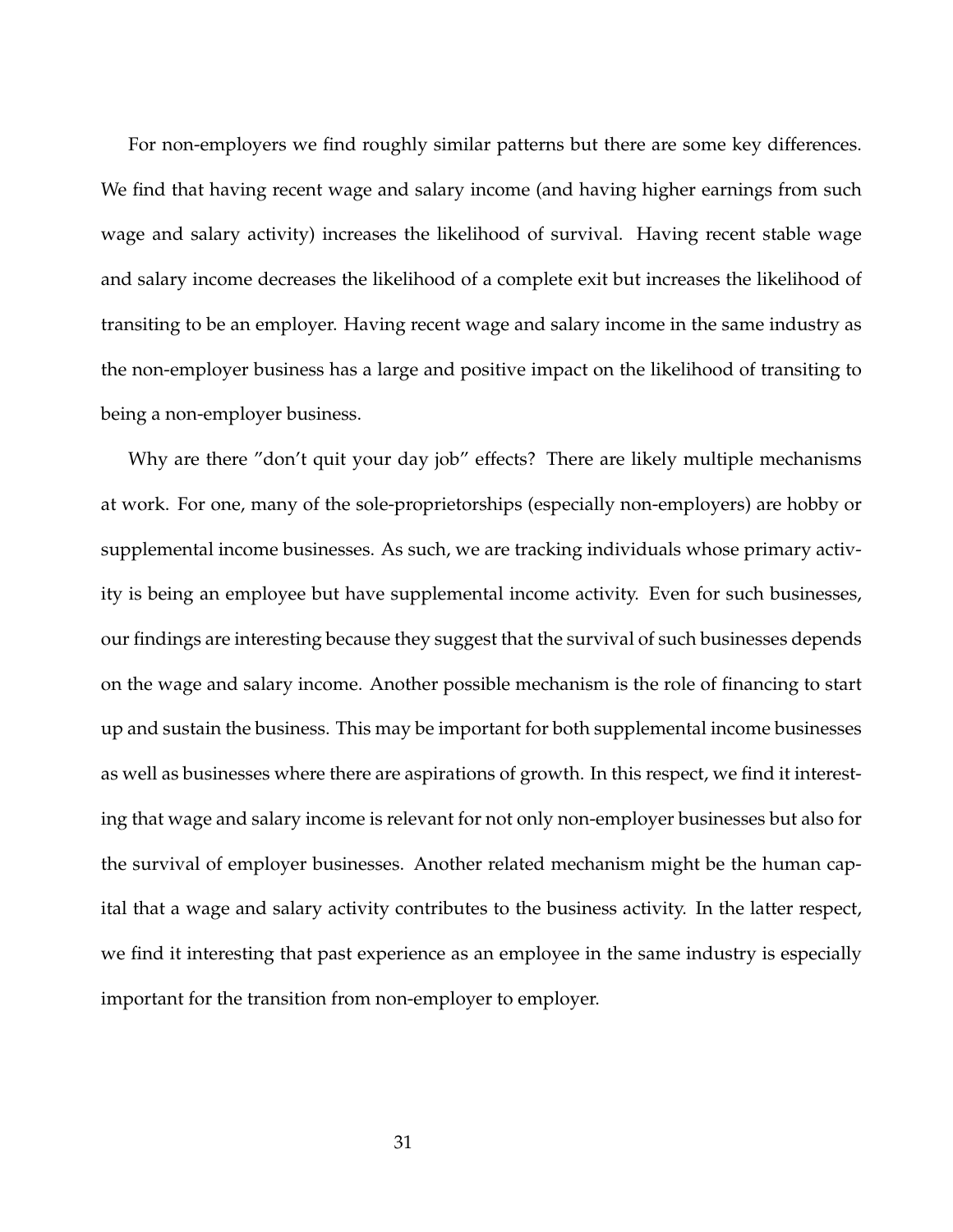## **References**

- AGHION, P., T. FALLY, AND S. SCARPETTA (2007): "Credit Constraints as a Barrier to the Entry and Post-Entry Growth of Firms," *Economic Policy*, 22, 731–779.
- AUDRETSCH, D., P. HOUWELLING, AND R. THURIK (1997): "New firm Survival: Industry versus Firm Effects," *Tinbergen Institute DP*, 97-063(3).
- BRUDERL, J., AND R. SCHUSSLER (1990): "Organizational Mortality: The Liability of Newness and Adolescence," *Administrative Science Quarterly*, 35(3), 530–547.
- COX, D. R. (1972): "Regression Models and Life-Tables," *Journal of Royal Statistical Society*, 34(2), 187– 220, Series B (Methodological).
- DAVIS, S. J., AND J. HALTIWANGER (1999): "Gross Job Flows," in *Handbook of Labor Economics*, ed. by O. Ashenfelter, and D. e. Card, chap. 41. Elsevier.
- DAVIS, S. J., J. HALTIWANGER, R. S. JARMIN, C. J. KRIZAN, J. MIRANDA, A. NUCCI, AND K. SAN-DUSKY (2009): "Measuring the Dynamics of Young and Small Businesses Integrating the Employer and Nonemployer Universes," in *Producer Dynamics: New Evidence from Micro Data*, ed. by N. Volume, chap. 9. University of Chicago Press.
- DE BACKER, J., B. HEIM, V. PANOUSI, S. RAMNATH, AND I. VIDANGOS (2012): "The Properties of Income Risk in Privately Held Businesses," *Finance and Economics Discussion Series*, 2012(69), Washington, DC.
- FICHMAN, M., AND D. A. LEVINTHAL (1991): "Honeymoon and the Liability of Adolescence: A New Perspective on Duration Dependence in Social and Organizational Relationships," *The Academic of Management Review*, 16(2), 442–468.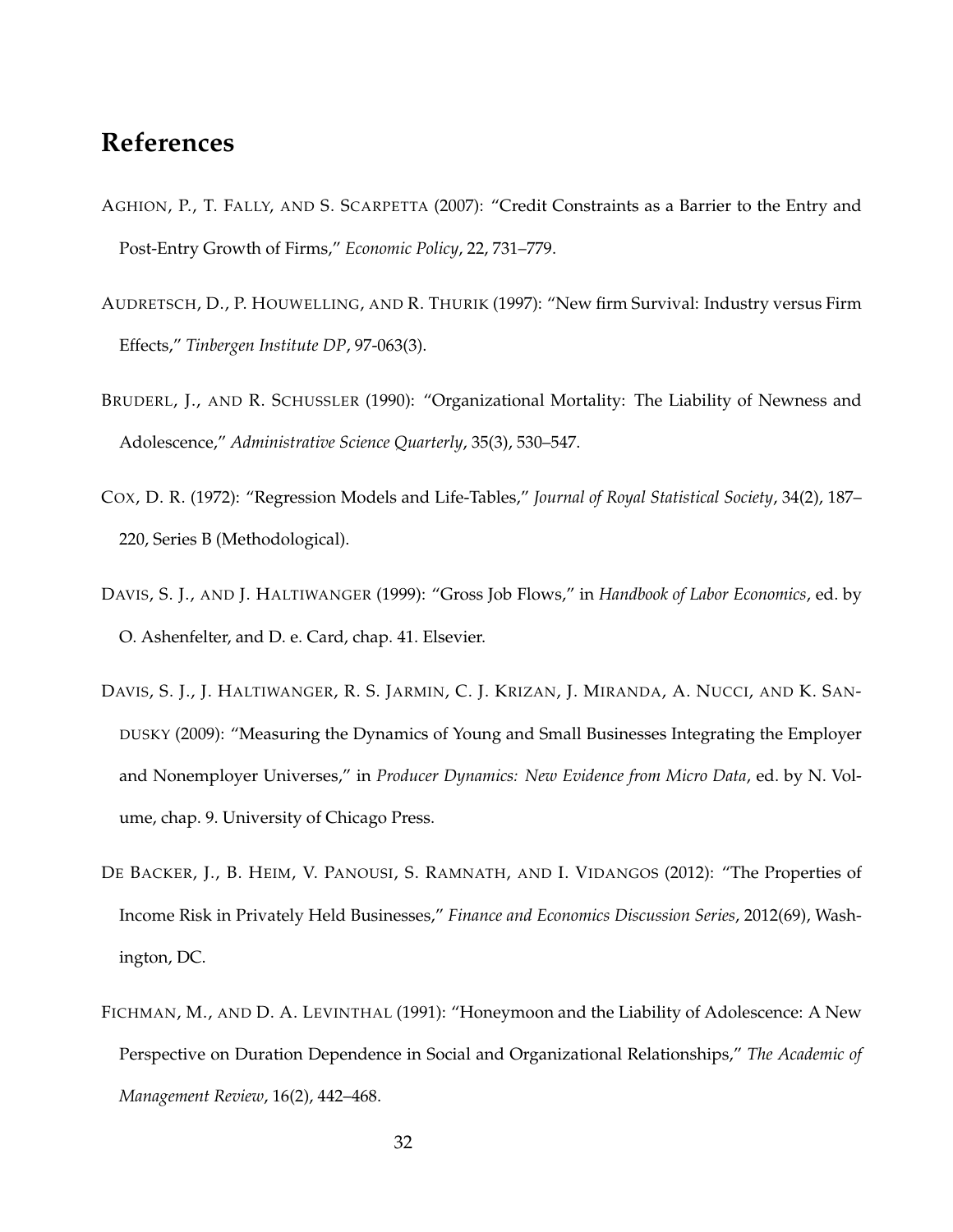- HALTIWANGER, J., R. S. JARMIN, AND J. MIRANDA (2010): "Who Creates Jobs? Small vs. Large vs. Young," *NBER Working Paper*, (16300).
- HAMILTON, B. (2000): "Does Entrepreneurship Pay? An Empirical Analysis of the Returns of Self-Employment," *Journal of Political Economy*, 108, 604–631.
- HEATON, J., AND D. LUCAS (1991): "Portfolio Choice and Asset Prices: The Importance of Entrepreneurial Risk," *Journal of Finance*, 55, 1163–1198.
- HURST, E., AND E. W. PUGSLEY (2011): "What do Small Businesses Do?," *Brookings Papers on Economic Activity*.

JOVANOVIC, B. (1982): "Selection and Evolution of Industry," *Econometrica*, 50(3), 649–670.

- MEYER, B. (1986): "Semiparametric Estimation of Hazard Models," *MIT Working Paper*, Last revised September 1995.
- SUEYOSHI, G. (1992): "Semiparametric Proportional Hazards Estimation on Competing Risks Models with Time-Varying Covariates," *Journal of Econometrics*, 51, 25–28.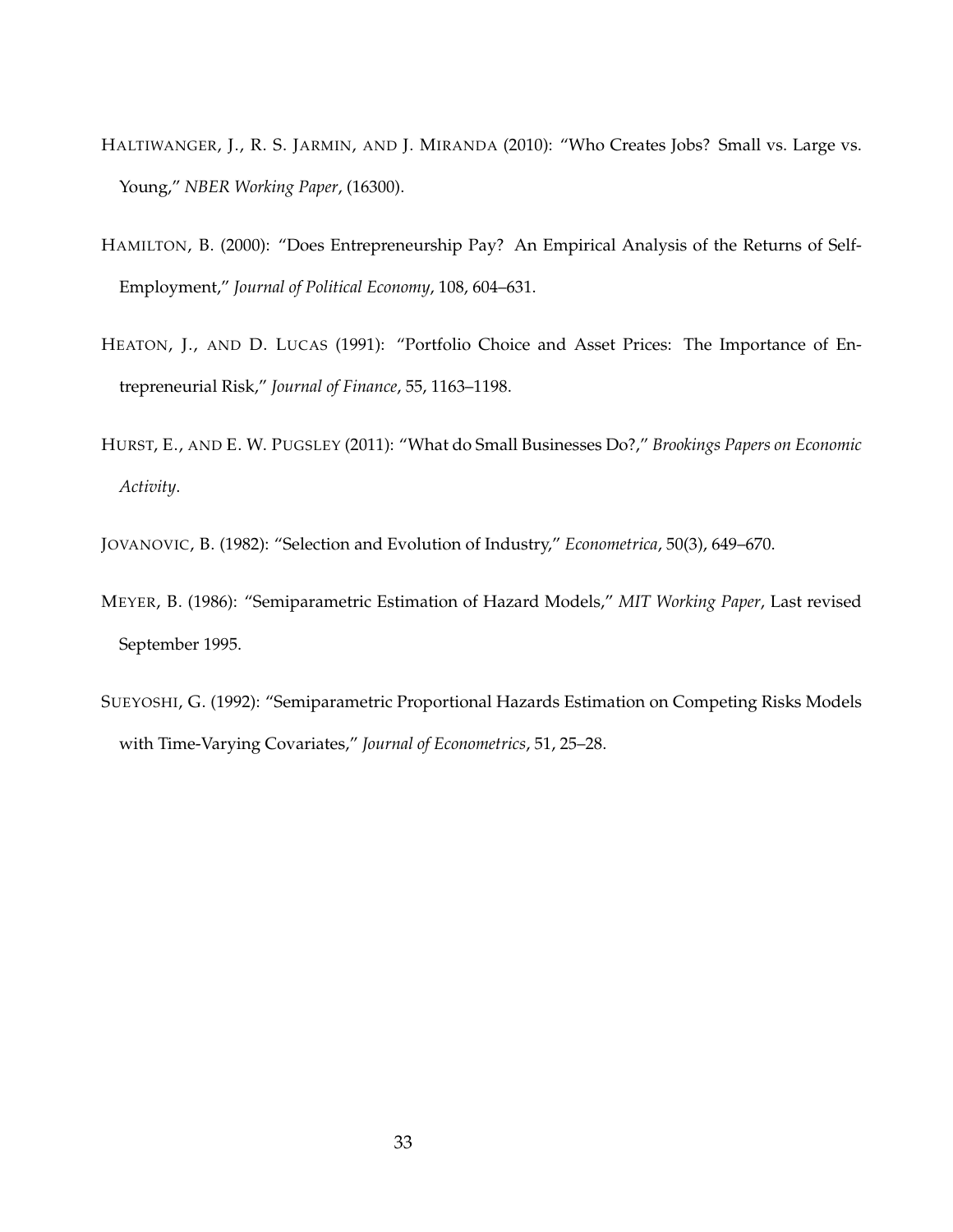|                                                                 | Overall | Non-employers | <b>Employers</b> |
|-----------------------------------------------------------------|---------|---------------|------------------|
| Rate of Entry of t+1 Businesses (Including Transitions)         |         |               |                  |
| Entry Rate as % Workforce                                       | $4\%$   | $4\%$         | $< 0.5\%$        |
| Entry Rate as % Businesses                                      | 34%     | 35%           | 15%              |
| <b>Where Do Owners of Entering Businesses Come From?</b>        |         |               |                  |
| % From Outside Workforce in t                                   | $30\%$  | $31\%$        | 30%              |
| $%$ Flow between N and E                                        |         | $1\%$         | 40%              |
| % From Wage and Salary Work in t                                | 70%     | 68%           | 30%              |
| Of these, $\%$ retain WS work in t+1                            | 87%     | 87%           | 78%              |
| Rate of Exit of t Businesses (Including Transitions)            |         |               |                  |
| All Businesses                                                  | 33%     | 35%           | 18%              |
| Owner has Wage and Salary Work in t                             | 41%     | 42%           | 28%              |
| Owner Does Not Have Wage and Salary Work in t                   | 25%     | 26%           | 15%              |
| Where Do Exiting Business Owners With WS Earnings Go?           |         |               |                  |
| Exit workforce in $t+1$                                         | 10%     | $9.5\%$       | 10%              |
| Exit to wage and salary work in t+1                             | 90%     | 90%           | 63%              |
| Flow between N and E                                            |         | $0.5\%$       | 27%              |
| <b>Where Do Exiting Business Owners Without WS Earnings Go?</b> |         |               |                  |
| Exit workforce in t+1                                           | 80%     | 78%           | 50%              |
| Exit to wage and salary work in $t+1$                           | 20%     | 19%           | 13%              |
| Flow between N and E                                            |         | 3%            | 37%              |

**Table 1:** Business Dynamics for Owners With and Without Wage and Salary Earnings

Note: These numbers reflect  $t$  to  $t + 1$  transitions from pooled data from 2003 through 2010. N=Nonemployer, E=Employer, WS=Wage and Salary

**Table 2:** Business Owners with Same-Year Wage and Salary Earnings in t

| Pct no change in workforce bundle in t+1                                     | 50% |
|------------------------------------------------------------------------------|-----|
| Pct Wage and salary only in t-1 and self-employment only in t+1 $\mid$ 3.50% |     |
| Pct self-employment only in t-1 and wage and salary only in t+1 $\mid$ 2.50% |     |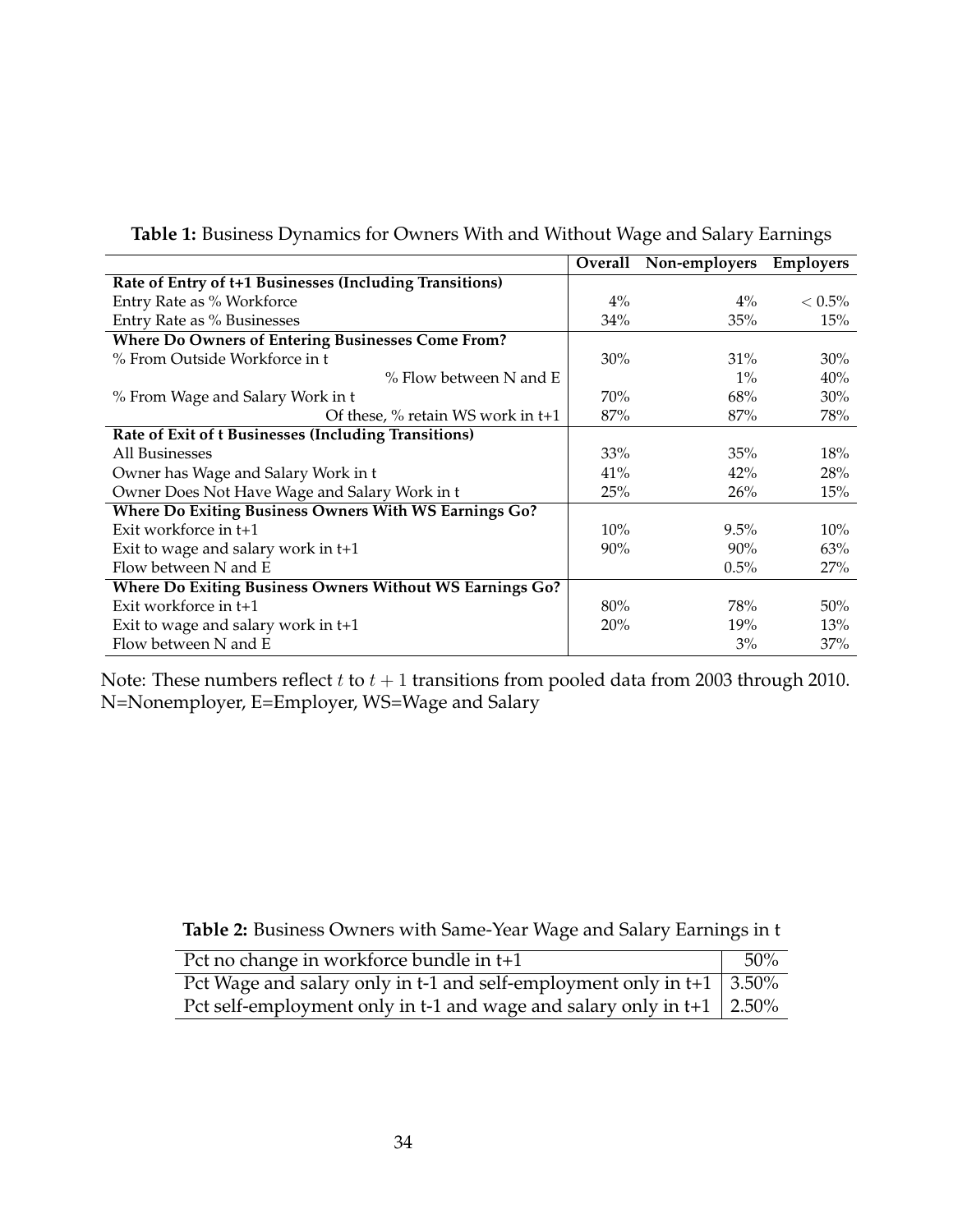| Variable                               |              | <b>All Non-Employers</b> | Non-Employers<br>with "day Job" | <b>All Employers</b> | <b>Employers</b><br>with "day job" |
|----------------------------------------|--------------|--------------------------|---------------------------------|----------------------|------------------------------------|
| Owner Characteristics                  |              |                          |                                 |                      |                                    |
| Male                                   |              | 56%                      | 55%                             | 75%                  | 70%                                |
| Age                                    |              |                          |                                 |                      |                                    |
|                                        | < 25         | $6\%$                    | $8\%$                           | $1\%$                | $1\%$                              |
|                                        | 25 to 34     | 18%                      | 22%                             | $6\%$                | 10%                                |
|                                        | 35 to 54     | 47%                      | 50%                             | 48%                  | 55%                                |
|                                        | 55 to 64     | 19%                      | 15%                             | 29%                  | 25%                                |
|                                        | $65+$        | 10%                      | $5\%$                           | 16%                  | $9\%$                              |
| <b>Business Characteristics</b>        |              |                          |                                 |                      |                                    |
| <b>Net Receipts</b>                    |              |                          |                                 |                      |                                    |
|                                        | 1st Quartile | 26%                      | 37%                             | 26%                  | 34%                                |
|                                        | 2nd Quartile | 25%                      | $30\%$                          | 26%                  | 28%                                |
|                                        | 3rd Quartile | 27%                      | 21%                             | 25%                  | 22%                                |
|                                        | 4th Quartile | 23%                      | 12%                             | 23%                  | 16%                                |
| Age                                    |              |                          |                                 |                      |                                    |
|                                        | $<$ 1 year   | 20%                      | 27%                             | $8\%$                | 16%                                |
|                                        | 1 year       | 10%                      | 11%                             | $7\%$                | 10%                                |
|                                        | 2 years      | $9\%$                    | $9\%$                           | $6\%$                | $8\%$                              |
|                                        | 3 years      | $7\%$                    | $7\%$                           | $6\%$                | $7\%$                              |
|                                        | 4 years      | $7\%$                    | $8\%$                           | $5\%$                | $6\%$                              |
|                                        | 5+ years     | 47%                      | 38%                             | 68%                  | 53%                                |
| <b>Wage and Salary Characteristics</b> |              |                          |                                 |                      |                                    |
| <b>WS</b> earnings                     |              |                          |                                 |                      |                                    |
|                                        | 1st Quartile |                          | 15%                             |                      | 16%                                |
|                                        | 2nd Quartile |                          | $30\%$                          |                      | $33\%$                             |
|                                        | 3rd Quartile |                          | 25%                             |                      | 22%                                |
|                                        | 4th Quartile |                          | $30\%$                          |                      | 29%                                |
| # quarters worked                      |              |                          |                                 |                      |                                    |
|                                        | 1 Quarter    |                          | 12%                             |                      | 16%                                |
|                                        | 2 Quarters   |                          | 12%                             |                      | 13%                                |
|                                        | 3 Quarters   |                          | 12%                             |                      | 12%                                |
|                                        | 4 Quarters   |                          | 64%                             |                      | 59%                                |

**Table 3:** Descriptive Statistics

Note: All receipts and earnings distributions are defined using 2007 Thresholds. Receipts distributions are defined separately for employer and non-employer businesses. Wage and Salary earnings thresholds are defined using all summed annual wage and salary earnings for all individuals (regardless of business ownership) in 2007. WS=Wage and Salary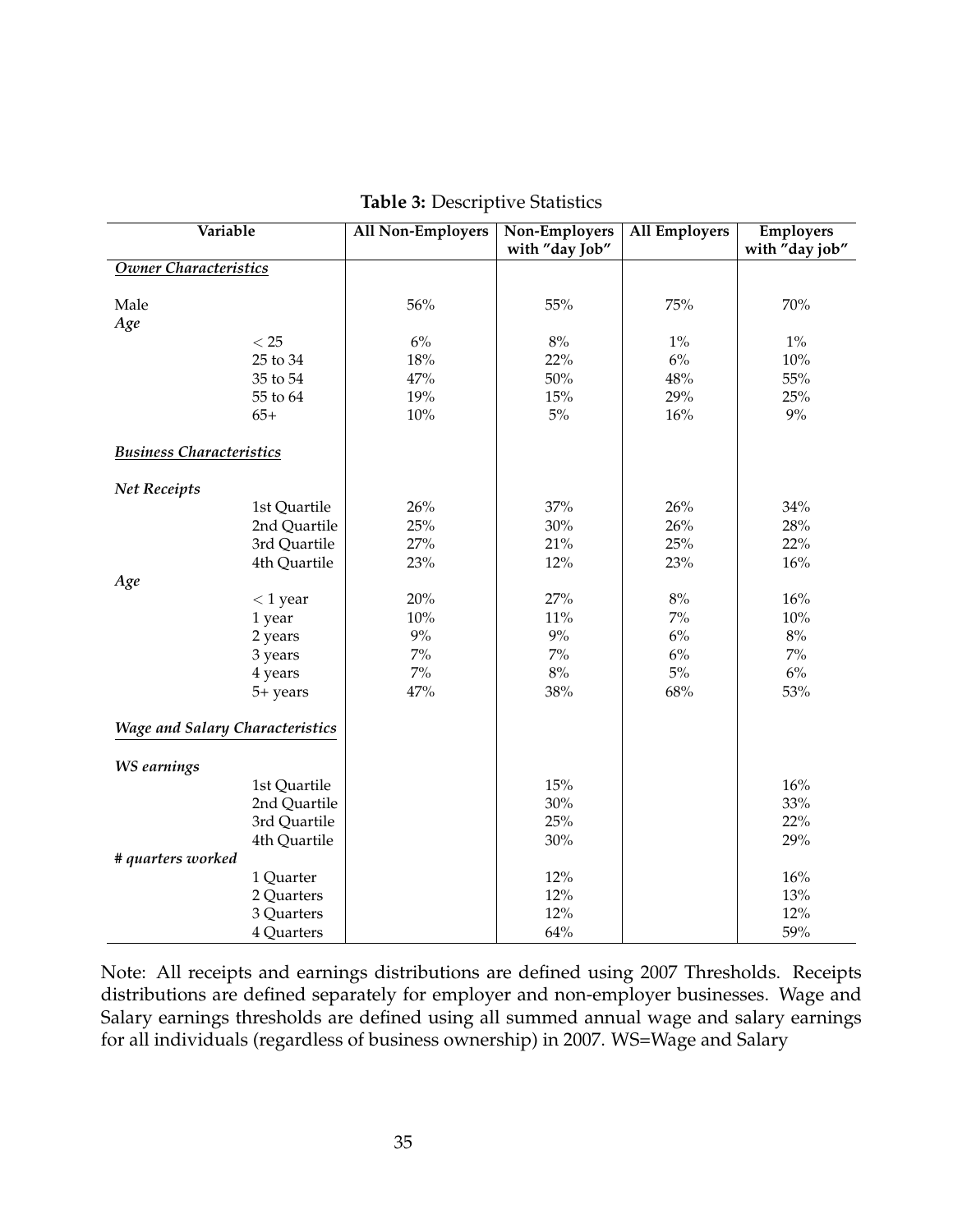| Variable                    | Mean      | Std. Dev. |  |
|-----------------------------|-----------|-----------|--|
| $\mathit{earn}\_cat1_{t-1}$ | 0.052     | 0.222     |  |
| $earn\_cat2_{t-1}$          | 0.147     | 0.354     |  |
| $earn\_cat3_{t-1}$          | 0.131     | 0.338     |  |
| $earn\_cat4_{t-1}$          | 0.118     | 0.323     |  |
| $earn\_miss_{t-1}$          | 0.551     | 0.497     |  |
| $earn\_stable_{t-1}$        | 0.279     | 0.449     |  |
| same_ind <sub>t-1</sub>     | 0.286     | 0.452     |  |
| $size\_cat1$                | 0.562     | 0.496     |  |
| $size\_cat2$                | 0.225     | 0.417     |  |
| $size\_cat3$                | 0.138     | 0.345     |  |
| $size\_cat4$                | 0.075     | 0.263     |  |
| male                        | 0.671     | 0.47      |  |
| under 25                    | 0.028     | 0.166     |  |
| $25-34$                     | 0.182     | 0.386     |  |
| $35-54$                     | 0.574     | 0.495     |  |
| $55-64$                     | 0.146     | 0.353     |  |
| $65+$                       | 0.07      | 0.256     |  |
| N                           | 1,002,765 |           |  |

**Table 4:** Regression Sample Summary Statistics: Employers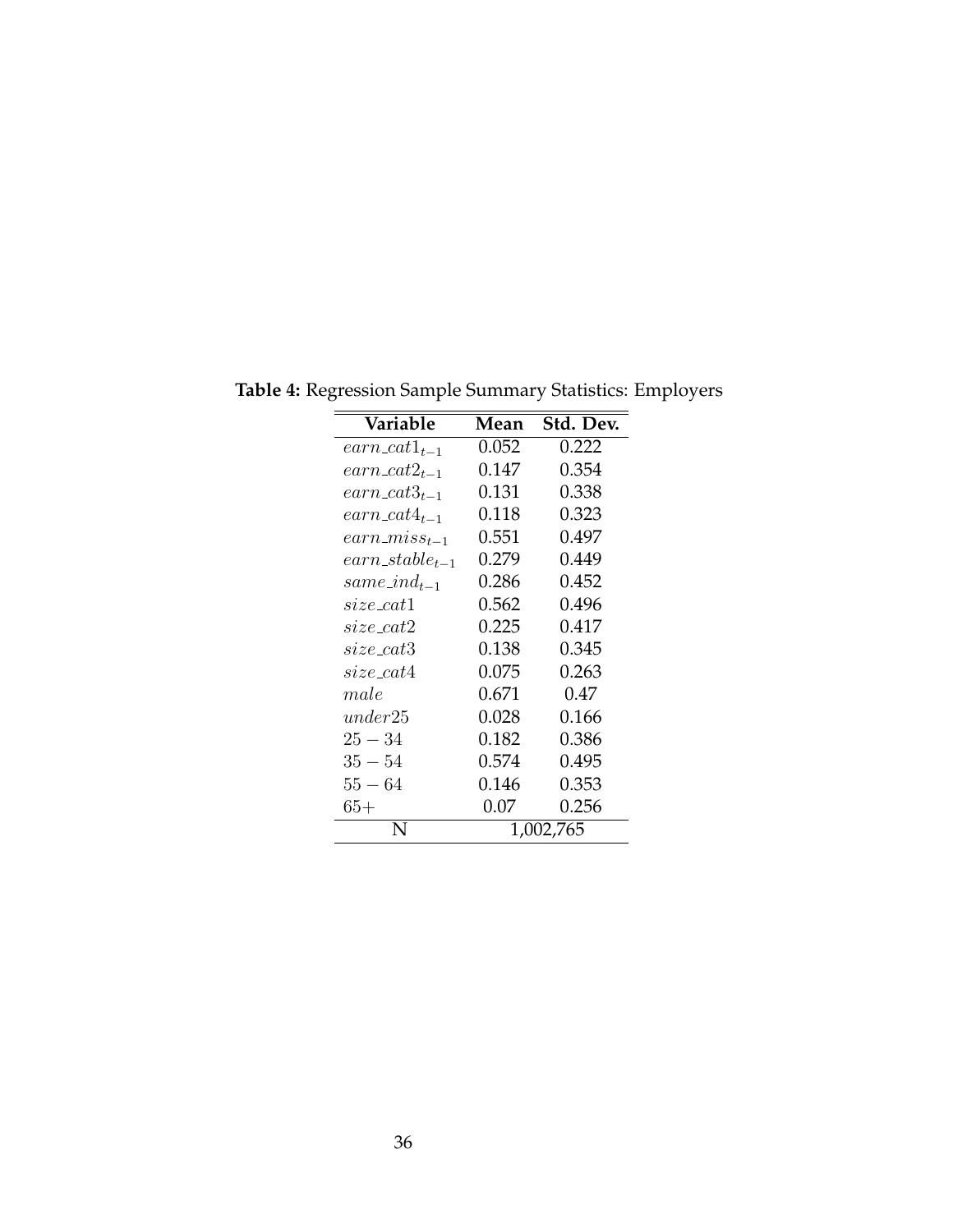|                                      | $\overline{(1)}$ | (2)        | $\overline{(3)}$ | $\overline{(4)}$ |
|--------------------------------------|------------------|------------|------------------|------------------|
|                                      | Exit             | Transition | Exit             | Transition       |
| $earn\_cat1_{t-1}$                   | $0.852***$       | $1.034***$ | $0.855***$       | $1.034***$       |
|                                      | (0.00568)        | (0.00903)  | (0.00566)        | (0.00903)        |
|                                      |                  |            |                  |                  |
| $\textit{earn}\_\textit{cat2}_{t-1}$ | $0.824***$       | $0.918***$ | $0.899***$       | $0.948***$       |
|                                      | (0.00425)        | (0.00647)  | (0.00468)        | (0.00687)        |
|                                      |                  |            |                  |                  |
| $\textit{earn}\_\textit{cat3}_{t-1}$ | $0.765***$       | $0.838***$ | $0.921***$       | $0.903***$       |
|                                      | (0.00460)        | (0.00716)  | (0.00618)        | (0.00878)        |
|                                      | $0.736***$       | $0.731***$ | $0.909***$       | $0.797***$       |
| $\textit{earn\_cat4}_{t-1}$          | (0.00468)        | (0.00699)  | (0.00668)        | (0.00881)        |
|                                      |                  |            |                  |                  |
| $\mathit{earn\_stable}_{t-1}$        |                  |            | $0.734***$       | $0.876***$       |
|                                      |                  |            | (0.00418)        | (0.00766)        |
|                                      |                  |            |                  |                  |
| $same\_ind_{t-1}$                    | $1.071***$       | $0.969***$ | $1.061***$       | $0.965***$       |
|                                      | (0.00355)        | (0.00457)  | (0.00351)        | (0.00456)        |
|                                      |                  |            |                  |                  |
| $size\_cat2$                         | $0.554***$       | $0.528***$ | $0.554***$       | $0.528***$       |
|                                      | (0.00200)        | (0.00273)  | (0.00200)        | (0.00273)        |
|                                      |                  |            |                  |                  |
| $size\_cat3$                         | $0.416***$       | $0.560***$ | $0.416***$       | $0.560***$       |
|                                      | (0.00199)        | (0.00325)  | (0.00199)        | (0.00325)        |
| $size\_cat4$                         | $0.349***$       | $0.398***$ | $0.349***$       | $0.398***$       |
|                                      | (0.00221)        | (0.00320)  | (0.00221)        | (0.00320)        |
|                                      |                  |            |                  |                  |
| $_{male}$                            | $0.973***$       | $1.243***$ | $0.966***$       | $1.239***$       |
|                                      | (0.00282)        | (0.00531)  | (0.00279)        | (0.00530)        |
|                                      |                  |            |                  |                  |
| $25 - 34$                            | $0.882***$       | $1.293***$ | $0.876***$       | $1.289***$       |
|                                      | (0.00781)        | (0.0198)   | (0.00776)        | (0.0198)         |
|                                      |                  |            |                  |                  |
| $35 - 54$                            | $0.780***$       | $1.246***$ | $0.775***$       | $1.243***$       |
|                                      | (0.00662)        | (0.0185)   | (0.00658)        | (0.0185)         |
|                                      |                  |            |                  |                  |
| $55 - 64$                            | $0.721***$       | $1.113***$ | $0.718***$       | $1.110***$       |
|                                      | (0.00653)        | (0.0172)   | (0.00650)        | (0.0172)         |
| 65+                                  | 1.016            | $0.665***$ | 1.015            | $0.664***$       |
|                                      | (0.00958)        | (0.0115)   | (0.00957)        | (0.0115)         |
| Observations                         | 3081449          | 3081449    | 3081449          | 3081449          |
|                                      |                  |            |                  |                  |

**Table 5:** Cox Hazards Regressions: Employers

 $* p < 0.05$ ,  $* p < 0.01$ ,  $* * p < 0.001$ 

Notes: Cox hazard regressions in this table are conducted on a sample of 1,002,765 spells of employer businesses born between 2003 and 2009, during their span of activity from 2003- 2010. Total number of observations is 3,081,449, representing an average spell duration of 3.07 years. 437,960 spells end with exit from self-employment, while 244,846 end via transition to nonemployer. The remainder are censored in 2010. Controls include dummy variables for the base year  $t$ , as well as dummies for the number of quarters worked in year  $t$ , although coefficients are not reported. All standard errors are heteroskedasticty-robust.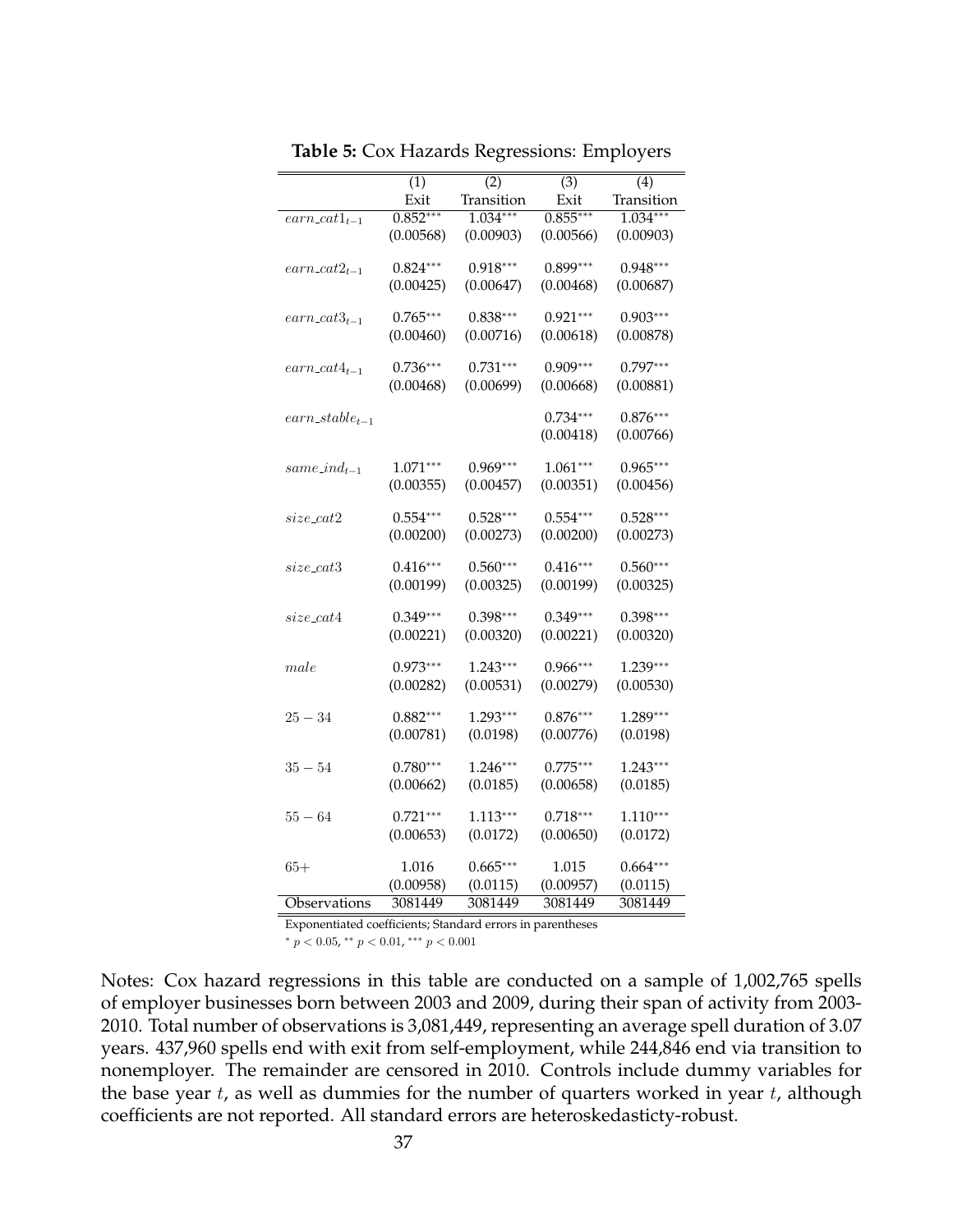| Variable                             | Mean      | Std. Dev. |  |
|--------------------------------------|-----------|-----------|--|
| $\textit{earn}\_\textit{cat1}_{t-1}$ | 0.082     | 0.275     |  |
| $earn\_cat2_{t-1}$                   | 0.235     | 0.424     |  |
| $earn\_cat3_{t-1}$                   | 0.216     | 0.411     |  |
| $earn\_cat4_{t-1}$                   | 0.178     | 0.383     |  |
| $earn\_miss_{t-1}$                   | 0.288     | 0.453     |  |
| same ind                             | 0.116     | 0.32      |  |
| $\mathit{earn\_stable}_{t-1}$        | 0.487     | 0.5       |  |
| size catl                            | 0.39      | 0.488     |  |
| size cat2                            | 0.296     | 0.456     |  |
| size_cat3                            | 0.2       | 0.4       |  |
| $size\_cat4$                         | 0.115     | 0.319     |  |
| male                                 | 0.537     | 0.499     |  |
| under 25                             | 0.137     | 0.344     |  |
| $25 - 34$                            | 0.254     | 0.435     |  |
| $35 - 54$                            | 0.44      | 0.496     |  |
| $55 - 64$                            | 0.117     | 0.322     |  |
| $65+$                                | 0.05      | 0.217     |  |
| N                                    | 5,000,000 |           |  |

**Table 6:** Regression Sample Summary Statistics: Nonemployers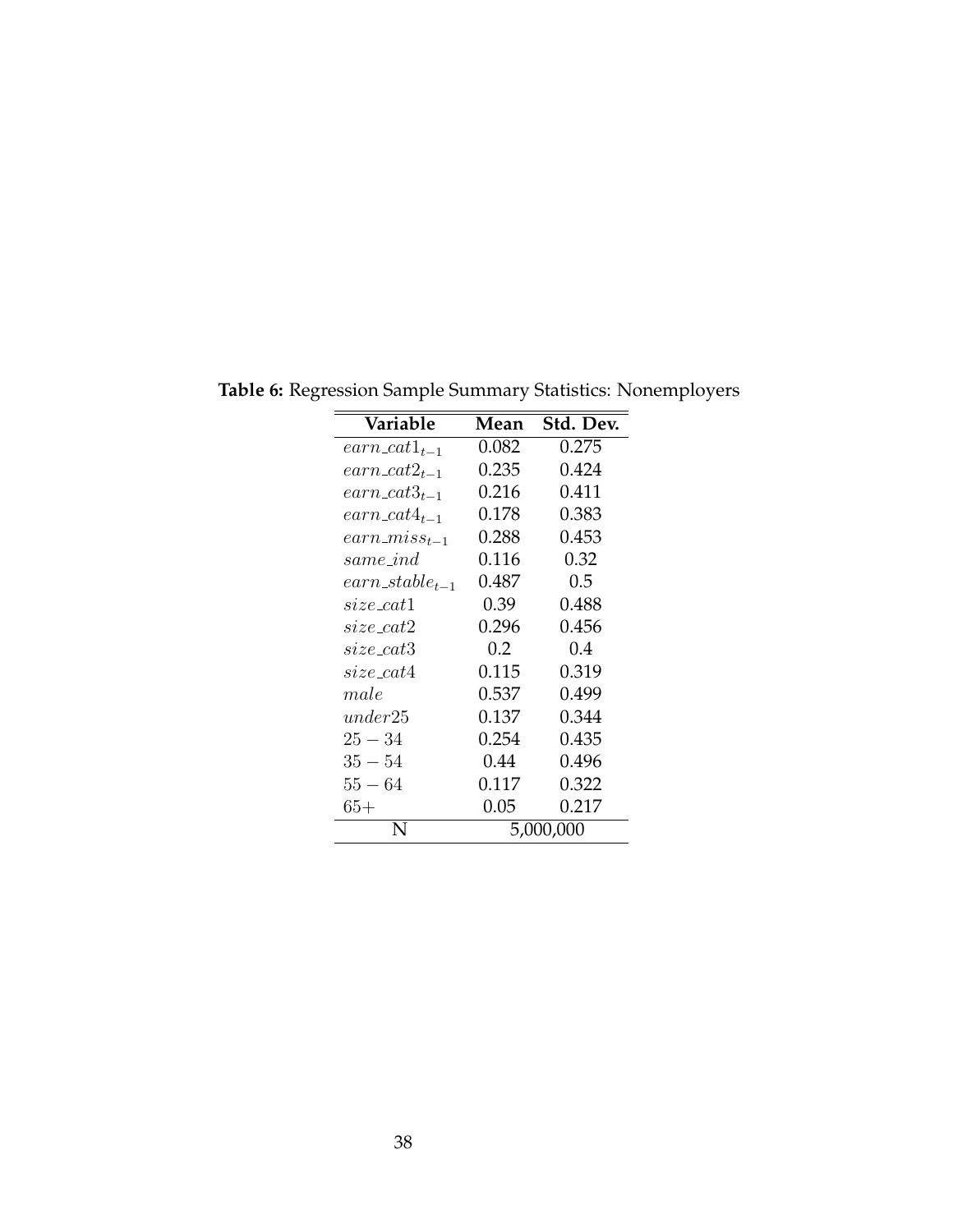|                      | (1)        | $\overline{(2)}$ | $\overline{(3)}$ | $\overline{(4)}$ |
|----------------------|------------|------------------|------------------|------------------|
|                      | Exit       | Transition       | Exit             | Transition       |
| $earn\_cat1_t - 1$   | $0.969***$ | $0.681***$       | $0.967***$       | $0.683***$       |
|                      | (0.00147)  | (0.0141)         | (0.00147)        | (0.0142)         |
|                      |            |                  |                  |                  |
| $earn\_cat2_t - 1$   | $0.943***$ | $0.671***$       | $0.979***$       | $0.637***$       |
|                      | (0.00121)  | (0.00974)        | (0.00131)        | (0.0100)         |
| $earn\_cat3_t - 1$   | $0.875***$ | $0.624***$       | $0.938***$       | $0.554***$       |
|                      | (0.00128)  | (0.0109)         | (0.00156)        | (0.0118)         |
|                      |            |                  |                  |                  |
| $earn\_cat4\_t-1$    | $0.867***$ | $0.504***$       | $0.935***$       | $0.440***$       |
|                      | (0.00136)  | (0.00974)        | (0.00167)        | (0.0103)         |
|                      |            |                  |                  |                  |
| $earn\_stable_t - 1$ |            |                  | $0.901***$       | $1.231***$       |
|                      |            |                  | (0.00109)        | (0.0243)         |
|                      | $1.036***$ | $1.574***$       | 1.034***         | 1.580***         |
| same_ind             |            |                  |                  |                  |
|                      | (0.00129)  | (0.0155)         | (0.00129)        | (0.0156)         |
| $size\_cat2$         | $0.801***$ | $0.906***$       | $0.801***$       | $0.906***$       |
|                      | (0.000709) | (0.0156)         | (0.000709)       | (0.0156)         |
|                      |            |                  |                  |                  |
| $size\_cat3$         | $0.662***$ | $1.155***$       | $0.662***$       | $1.155***$       |
|                      | (0.000757) | (0.0202)         | (0.000756)       | (0.0202)         |
|                      | $0.591***$ | 5.350***         | $0.591***$       | 5.355***         |
| $size\_cat4$         |            |                  |                  |                  |
|                      | (0.000883) | (0.0820)         | (0.000882)       | (0.0822)         |
| $_{male}$            | $1.030***$ | $1.829***$       | $1.026***$       | $1.837***$       |
|                      | (0.000764) | (0.0180)         | (0.000763)       | (0.0181)         |
|                      |            |                  |                  |                  |
| $25 - 34$            | $0.963***$ | $2.219***$       | $0.961***$       | $2.224***$       |
|                      | (0.00114)  | (0.0666)         | (0.00114)        | (0.0667)         |
|                      |            |                  |                  |                  |
| $35 - 54$            | $0.931***$ | $3.444***$       | $0.929***$       | $3.456***$       |
|                      | (0.00106)  | (0.0995)         | (0.00106)        | (0.0998)         |
| $55 - 64$            | $0.903***$ | $3.607***$       | $0.902***$       | $3.618***$       |
|                      | (0.00135)  | (0.108)          | (0.00134)        | (0.108)          |
|                      |            |                  |                  |                  |
| $65+$                | $0.930***$ | $2.771***$       | $0.932***$       | $2.772***$       |
|                      | (0.00180)  | (0.0889)         | (0.00180)        | (0.0889)         |
| Observations         | 10411135   | 10411135         | 10411135         | 10411135         |

**Table 7:** Cox Hazards Regressions: Nonemployers

 $*$   $p$  < 0.05,  $*$   $*$   $p$  < 0.01,  $*$   $*$   $*$   $p$  < 0.001

Notes: Cox hazard regressions in this table are conducted on a random sample of 5,000,000 spells of nonemployer businesses born between 2003 and 2009, during their span of activity from 2003-2010. Total number of observations is 10,411,135, representing an average spell duration of 2.08 years. 4,016,851 spells end with exit from self-employment, while 54,214 end via transition to employer. The remainder are censored in 2010. Controls include dummy variables for the base year t, as well as dummies for the number of quarters worked in year t, although coefficients are not reported. All standard errors are heteroskedasticty-robust.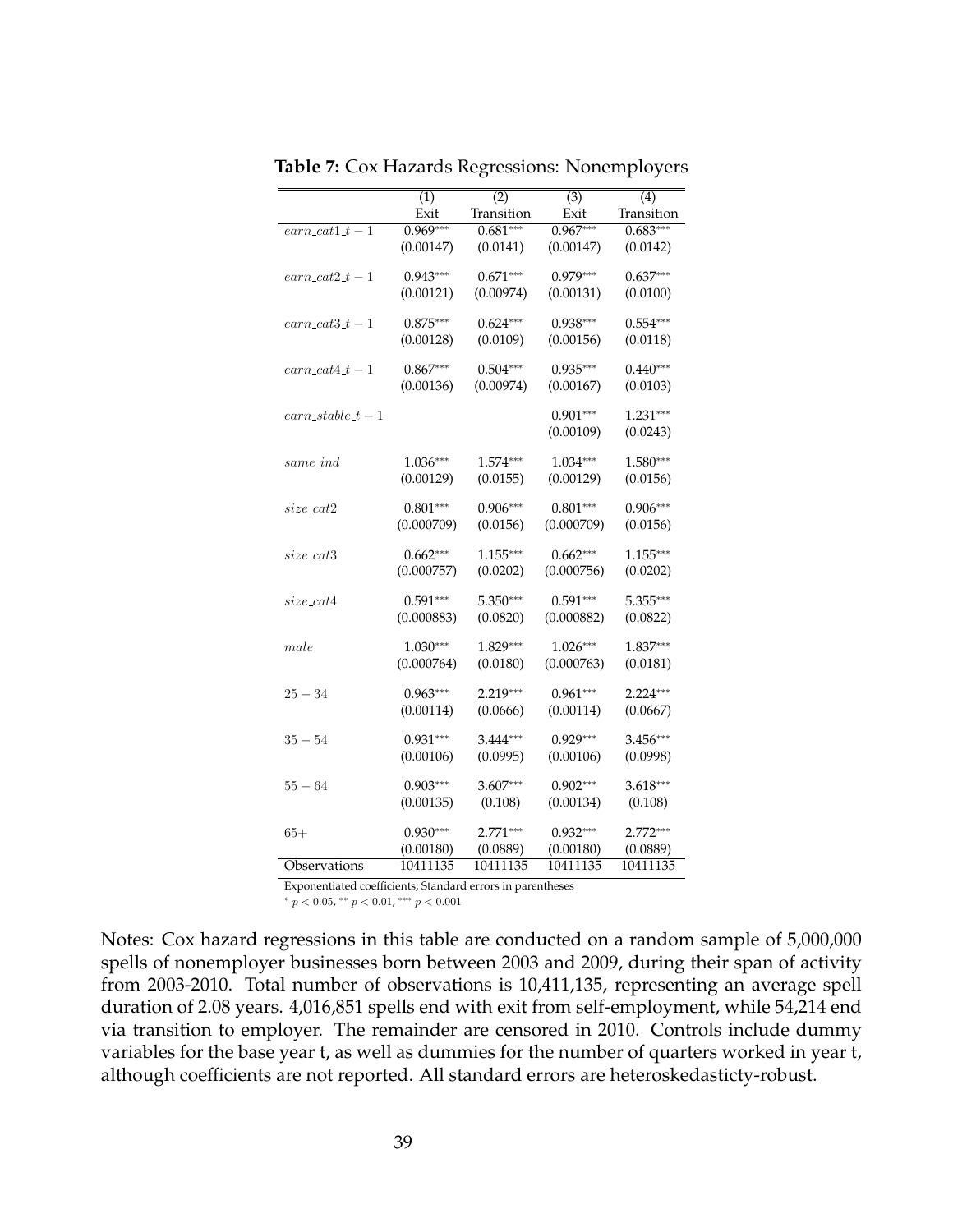|                                      | $\overline{(1)}$ | (2)        | $\overline{(3)}$ | $\overline{(4)}$ |
|--------------------------------------|------------------|------------|------------------|------------------|
|                                      | Exit             | Transition | Exit             | Transition       |
| $earn\_cat1_{t-1}$                   | $0.853***$       | $1.037***$ | $0.856***$       | $1.037***$       |
|                                      | (0.00562)        | (0.00920)  | (0.00561)        | (0.00919)        |
|                                      |                  |            |                  |                  |
| $\textit{earn}\_\textit{cat2}_{t-1}$ | $0.823***$       | $0.924***$ | $0.898***$       | $0.950***$       |
|                                      | (0.00420)        | (0.00660)  | (0.00462)        | (0.00699)        |
| $earn\_cat3_{t-1}$                   | $0.766***$       | $0.838***$ | $0.923***$       | $0.896***$       |
|                                      | (0.00454)        | (0.00730)  | (0.00612)        | (0.00890)        |
|                                      |                  |            |                  |                  |
| $\textit{earn}\_\textit{cat4}_{t-1}$ | $0.739***$       | $0.722***$ | $0.915***$       | $0.780***$       |
|                                      | (0.00464)        | (0.00709)  | (0.00663)        | (0.00885)        |
|                                      |                  |            |                  |                  |
| $same\_ind\_t - 1$                   | $1.069***$       | $0.969***$ | 1.059***         | $0.966***$       |
|                                      | (0.00351)        | (0.00464)  | (0.00347)        | (0.00463)        |
| $earn\_stable_t - 1$                 |                  |            | $0.732***$       | $0.888***$       |
|                                      |                  |            | (0.00412)        | (0.00795)        |
|                                      |                  |            |                  |                  |
| $size\_cat2$                         | $0.552***$       | $0.530***$ | $0.553***$       | $0.530***$       |
|                                      | (0.00198)        | (0.00279)  | (0.00198)        | (0.00279)        |
|                                      |                  |            |                  |                  |
| $size\_cat3$                         | $0.415***$       | $0.567***$ | $0.415***$       | $0.567***$       |
|                                      | (0.00197)        | (0.00333)  | (0.00197)        | (0.00333)        |
|                                      | $0.348***$       | $0.401***$ | $0.348***$       | $0.401***$       |
| $size\_cat4$                         |                  |            |                  |                  |
|                                      | (0.00219)        | (0.00327)  | (0.00218)        | (0.00327)        |
| male                                 | $0.973***$       | $1.255***$ | $0.965***$       | $1.251***$       |
|                                      | (0.00278)        | (0.00546)  | (0.00276)        | (0.00545)        |
|                                      |                  |            |                  |                  |
| $25 - 34$                            | $0.883***$       | $1.305***$ | $0.877***$       | $1.302***$       |
|                                      | (0.00774)        | (0.0204)   | (0.00769)        | (0.0204)         |
|                                      |                  |            |                  |                  |
| $35 - 54$                            | $0.782***$       | $1.261***$ | $0.776***$       | $1.258***$       |
|                                      | (0.00656)        | (0.0192)   | (0.00652)        | (0.0191)         |
| $55 - 64$                            | $0.724***$       | $1.120***$ | $0.721***$       | $1.118***$       |
|                                      | (0.00649)        | (0.0177)   | (0.00646)        | (0.0177)         |
|                                      |                  |            |                  |                  |
| $65+$                                | 1.014            | $0.662***$ | 1.013            | $0.661***$       |
|                                      | (0.00947)        | (0.0117)   | (0.00946)        | (0.0117)         |
| Observations                         | 3081449          | 3081449    | 3081449          | 3081449          |

**Table 8:** Employer Regressions: With Nonemployer Rcpts. Threshold (over \$1000)

\*  $p < 0.05$ , \*\*  $p < 0.01$ , \*\*\*  $p < 0.001$ 

Notes: Cox hazard regressions in this table are conducted on a sample of 1,002,765 spells of employer businesses born between 2003 and 2009, during their span of activity from 2003- 2010. Total number of observations is 3,081,449, representing an average spell duration of 3.07 years. 445,002 spells end with exit from self-employment, while 237,804 end via transition to nonemployer. The remainder are censored in 2010. Controls include dummy variables for the base year  $t$ , as well as dummies for the number of quarters worked in year  $t$ , although coefficients are not reported. All standard errors are heteroskedasticty-robust.